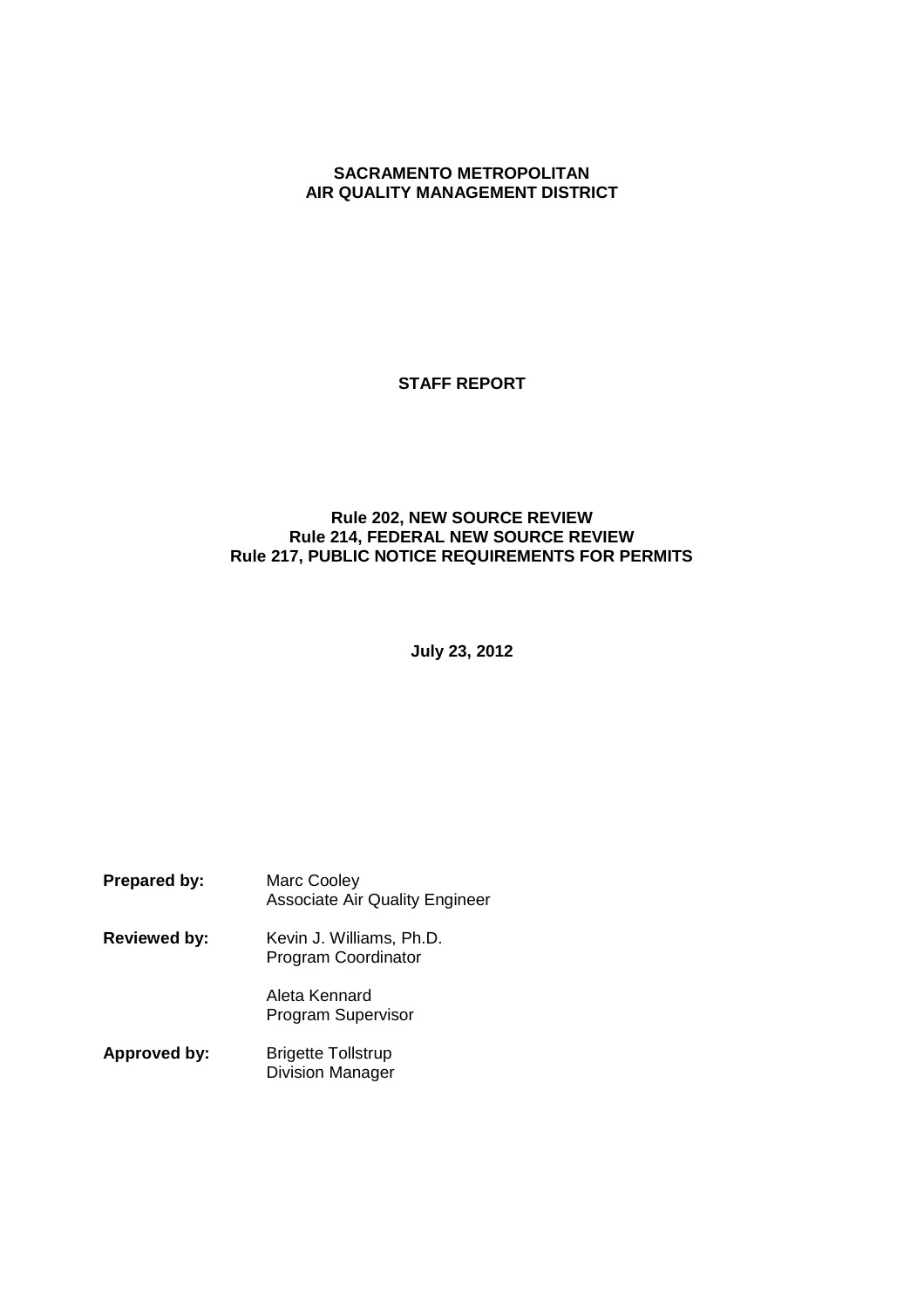# **BACKGROUND**

The District is currently designated as a nonattainment area for both state and federal ozone,  $PM10<sup>1</sup>$  and PM2.5<sup>2</sup> standards. A strategy to control air pollution is to reduce emissions from new and modified stationary sources through a New Source Review (NSR) program. The federal Clean Air Act (CAA) and its associated regulations contain requirements for the District to adopt and implement a State Implementation Plan (SIP)-approved NSR program for minor stationary sources and major stationary sources and major modifications. Similarly, the California Clean Air Act sets requirement to offset the impact of new sources. Under the California Health and Safety Code (HSC) and California Code of Regulations, the District is required to establish a no net increase program for emissions of nonattainment pollutants from all new or modified stationary sources which emit, or have the potential to emit, 10 tons or more per year.

Rule 202, NEW SOURCE REVIEW, was first adopted on September 20, 1976 and was last amended on October 28, 2010. Rule 202 applies to both minor and major sources. Until recently, the version of Rule 202 as amended on November 20, 1984, was the District's SIPapproved NSR rule. The 1984 version contained requirements mandated by the CAA for both NSR and Prevention of Significant Deterioration (PSD) programs.

In October 2010, the District adopted new Rule 214, FEDERAL NEW SOURCE REVIEW, which contains the NSR requirements for federal major sources. In January 2011, the District adopted amendments to Rule 203, PREVENTION OF SIGNIFICANT DETERIORATION. Both of these actions were necessary to meet deadlines established by the U.S. Environmental Protection Agency (EPA) for the District to submit rules for approval by EPA that are consistent with the current federal regulations for NSR and PSD. EPA took action to approve the SIP submittals, and effective August 19, 2011, Rules 214 and 203 replaced the 1984 version of Rule 202 in the SIP.

EPA's action on Rule 214 was a limited approval and a limited disapproval. EPA identified deficiencies in Rule 214 that prevent full approval. The limited disapproval does not prevent the District from implementing the rules as adopted. However, the limited disapproval started a sanctions clock. The sanctions clock requires the District to correct the rule deficiencies and obtain full SIP approval of the rule within 18 months (by February 19, 2013); otherwise, EPA is required to promulgate a Federal Implementation Plan (FIP) within 24 months (by August 19, 2013).

Staff proposes to stop the sanctions clock by amending Rule 214 to correct the deficiencies identified in EPA's evaluation. Staff is also proposing new Rule 217, PUBLIC NOTICE REQUIREMENTS FOR PERMITS, to make federally enforceable the public noticing requirements for new source review of minor sources, remedying a deficiency identified in EPA's evaluation of Rule 214. Finally, Staff is proposing similar amendments to Rule 202 to preserve consistency and numbering with Rule 214.

<sup>1</sup> Particulate matter with an aerodynamic diameter of 10 microns or less, 40 Code of Federal Regulations (CFR) 50.6.

<sup>&</sup>lt;sup>2</sup> Particulate matter with an aerodynamic diameter of 2.5 microns or less, 40 CFR 50.7.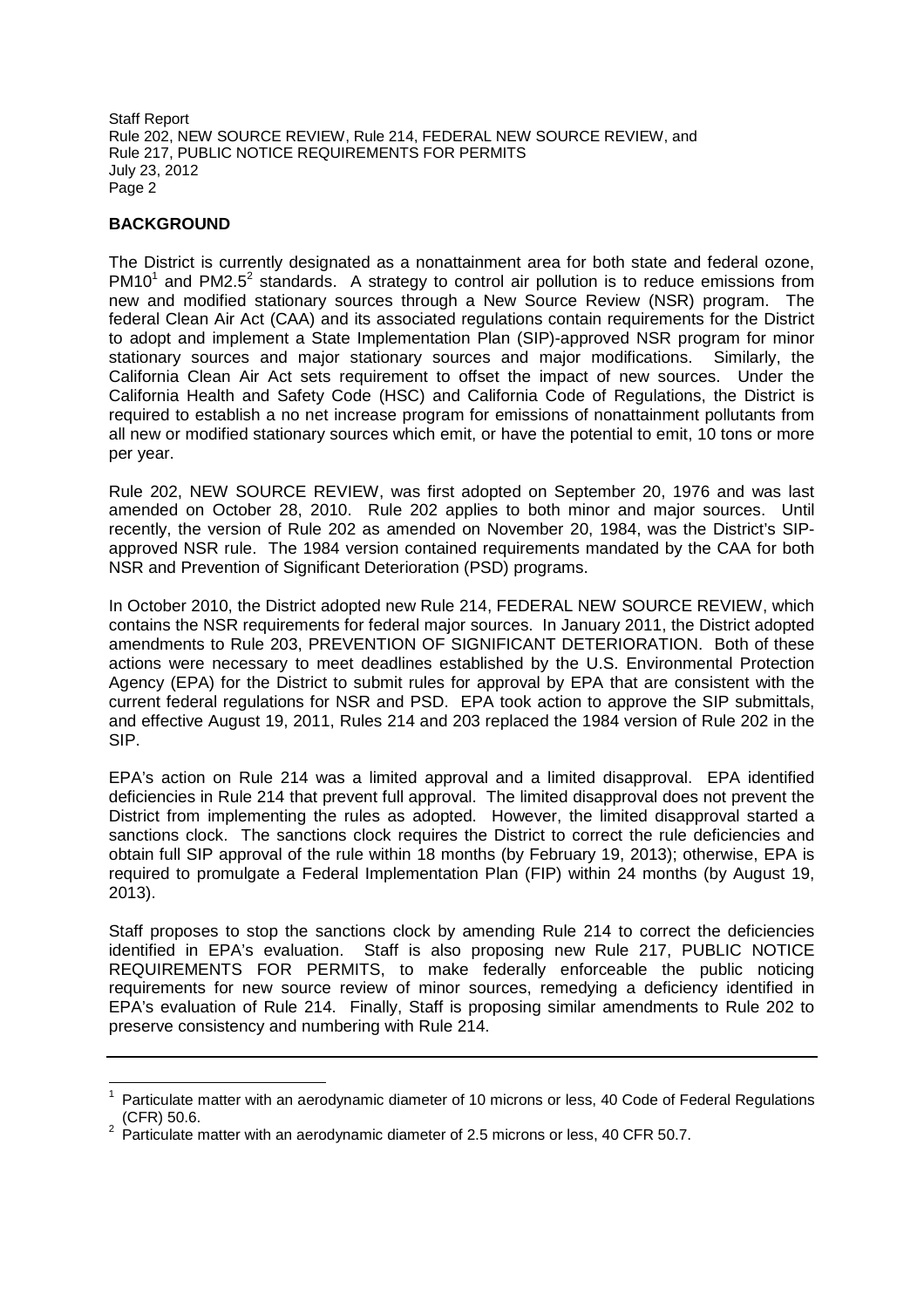# **HEALTH IMPACTS**

Ground level ozone is a secondary pollutant formed from photochemical reactions of NOx and volatile organic compounds (VOCs) in the presence of sunlight. Ozone is a strong irritant that adversely affects human health and damages crops and other environmental resources. As documented by the U.S. Environmental Protection Agency (EPA) in the most recent Criteria Document for ozone (U.S. EPA 2006), both short-term and long-term exposure to ozone can irritate and damage the human respiratory system, resulting in:

- decreased lung function;
- development and aggravation of asthma;
- increased risk of cardiovascular problems such as heart attacks and strokes;
- increased hospitalizations and emergency room visits; and
- premature deaths.

According to the U.S. EPA, health studies have linked exposure to particulate matter, especially fine particles, to several significant health problems, including:

- increased respiratory symptoms, such as irritation of the airways, coughing, or difficulty breathing;
- decreased lung function;
- aggravated asthma:
- development of chronic bronchitis;
- irregular heartbeat;
- nonfatal heart attacks; and
- premature death in people with heart or lung disease.  $\bullet$

Exposure to PM pollution can cause coughing, wheezing, and decreased lung function even in otherwise healthy children and adults. EPA estimates that thousands of elderly people die prematurely each year from exposure to fine particles. In addition, a recent study (Dominici et. al, 2006) of the correlation between PM2.5 concentrations and hospital admission rates concluded that short-term exposure to PM2.5 increases the risk of hospitalization for cardiovascular and respiratory diseases.

## **LEGAL MANDATES**

## **Federal Mandates**

Federal Clean Air Act requirements (general): The Clean Air Act<sup>3</sup> requires state implementation plans to include provisions to "…require permits for the construction and operation of new or modified major stationary sources anywhere in the nonattainment area $4...$ " Sacramento County is nonattainment for federal ozone, PM10, and PM2.5 standards.

<sup>&</sup>lt;sup>3</sup> Including CAA Sections 110(a)(2)(C), 172(c)(5), 173, and 182(d)(2), codified at 42 USC 7410(a)(2)(C), 7502(c)(5), 7503, and 7511a(d)(2) respectively.

 $4\,$  42 USC 7502(c)(5).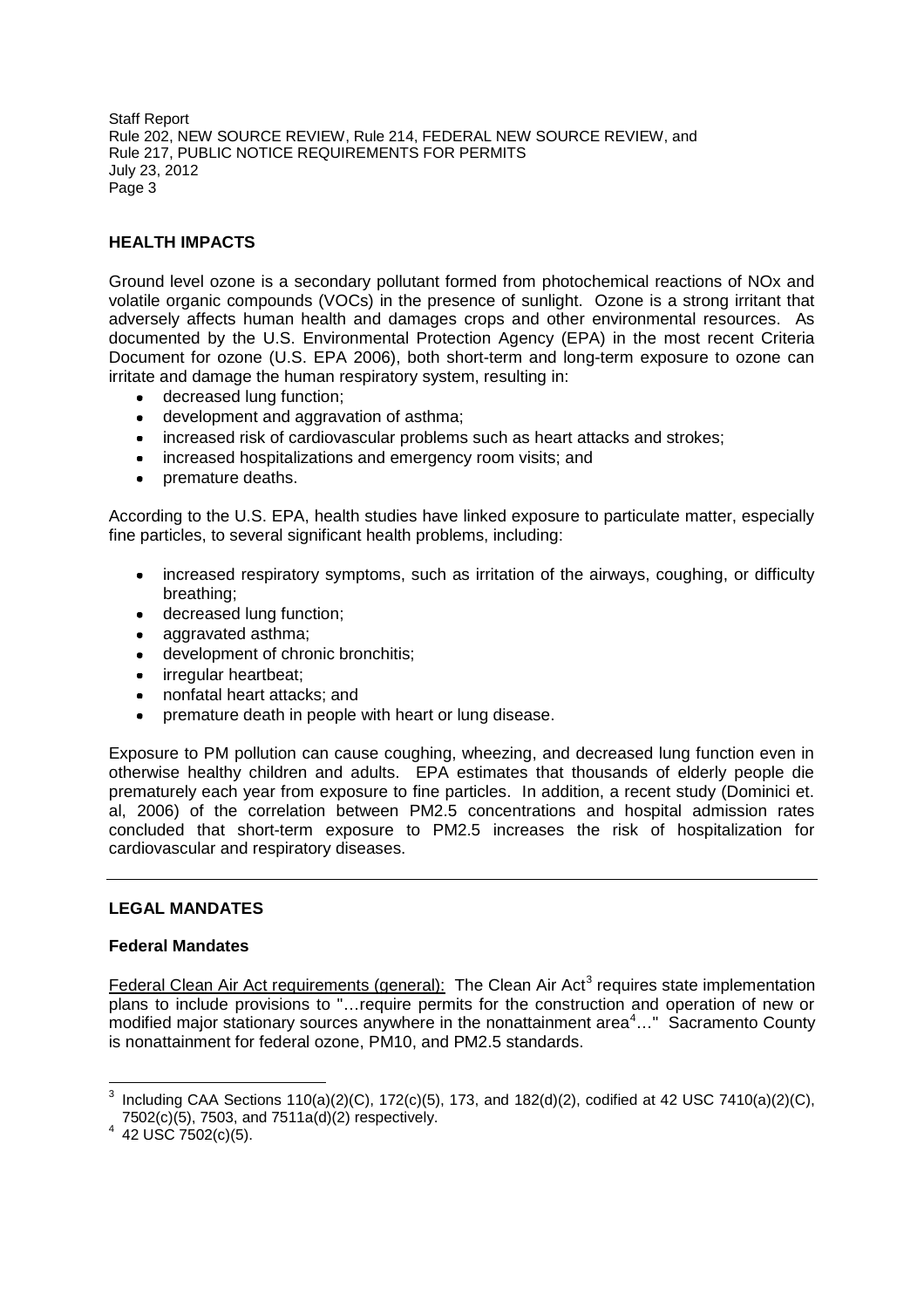In addition to the provisions for major stationary sources, the Clean Air Act contains preconstruction requirements for minor sources. The minor source pre-construction requirements include public notice, public comment period, and a demonstration that a minor source will not contribute to a violation of any national standard or area control strategy for attainment<sup>5</sup>.

NSR Ozone Reclassification Requirements: The District's reclassification from "serious" to "severe-15" for the 1997 8-hour ozone standard was effective June 4, 2010<sup>6</sup>. EPA established deadline of June 4, 2011 for submittal of revisions to the SIP to meet the NSR requirements of a "severe-15" area. The District met this deadline with the submittal of Rule 214 (as adopted October 28, 2010), on December 7, 2010. Rule 214 satisfies the NSR requirements for a severe-15 ozone area.

EPA Comments and Approvability Issues: On August 19, 2011, EPA's rule for the limited approval and limited disapproval of Rule 214 $^7$  became effective. EPA identified the deficiencies that resulted in the limited disapproval in a Technical Support Document<sup>8</sup> (TSD). The TSD examined the SIP-approvability of Rule 214. The changes to Rule 214 and new Rule 217 correct all the issues identified by EPA in the TSD. The deficiencies EPA identified are as follows:

- Missing definitions for the following terms: begin actual construction, federally enforceable, and necessary preconstruction approvals or permits;
- Missing public noticing requirements<sup>9</sup> for minor sources;
- $\bullet$  Missing requirement<sup>10</sup> for sources or modifications that become major due to a relaxation of a federally enforceable limitation are subject to new source review "as though construction had not yet commenced";
- Missing requirements for NSR sources that may have an impact on visibility in any mandatory Class I Federal Area<sup>11</sup>; and
- A cross reference to Rule 207, TITLE V FEDERAL OPERATING PERMIT PROGRAM, must be removed because Rule 207 is not SIP approved nor has it been submitted for SIP approval.

EPA Sanction Clock: The August 19, 2011 effective date of EPA's final limited disapproval started a sanctions clock<sup>12</sup> triggering penalties unless EPA approves subsequent SIP revisions that correct the identified rule deficiencies within 18 months of the effective date (by February 19, 2013). An emission offset sanction, increasing the emission offset ratio to 2:1, will occur

 $5$  40 CFR § 51.160 - 51.164.

<sup>6</sup> "Designations of Areas for Air Quality Planning Purposes; California; San Joaquin Valley, South Coast Air Basin, Coachella Valley, and Sacramento Metro 8-Hour Ozone Nonattainment Areas; Reclassification", Federal Register 75:86 (May 5, 2010) p. 24409.

<sup>&</sup>lt;sup>7</sup> "Revisions to the California State Implementation Plan, Sacramento Metropolitan Air Quality Management District", Federal Register 76:97 (May 19, 2011) p. 28942.

<sup>8</sup> U.S. Environmental Protection Agency Region IX, Air Division. *Technical Support Document for EPA's Notice of Proposed Rulemaking for the California State Implementation Plan, Sacramento Metropolitan Air Quality Management District.* By Laura Yannayon. May 6, 2011.

<sup>9</sup> 40 CFR § 51.160 – 51.164.

<sup>10</sup> 40 CFR § 51.165(a)(5)(ii).

 $11$  40 CFR § 51.307(b).

 $12$  Under authority of CAA sections 110(k)(3), codified at 42 USC 7410(k)(3), and 40 CFR 52.31.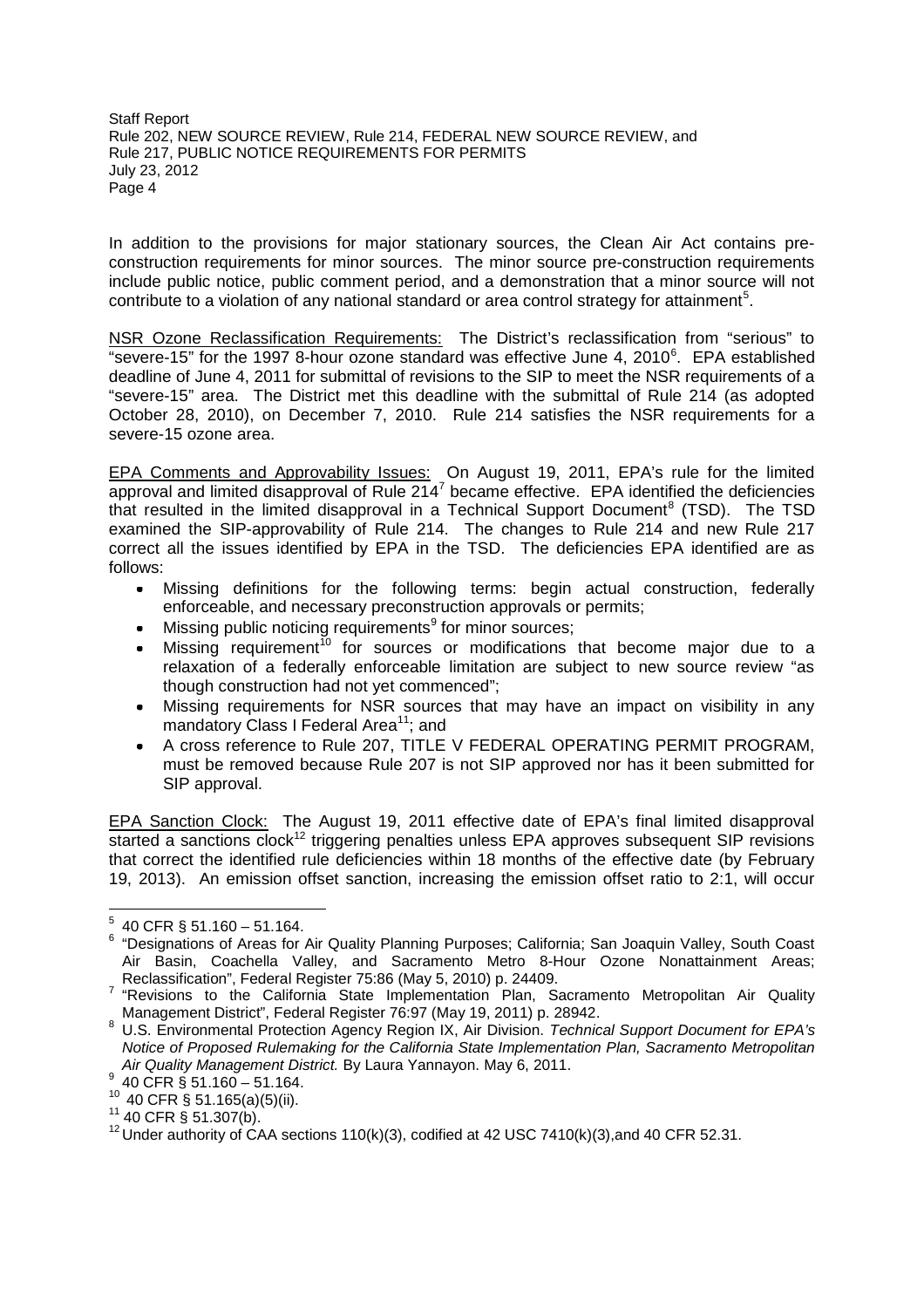first. The second sanction, a highway fund sanction, is applied 24 months after the effective date (August 19, 2013). Sacramento County would lose funding for transportation projects if the funds have not been obligated by the Federal Highway Administration by the date the highway sanctions are imposed. Projects that have already received approval to proceed and had funds obligated may proceed. In addition, EPA must promulgate a FIP unless the SIP revisions are approved by August 19, 2013.

## **State Mandates**

Chapter 4.5 Protect California Air Act 2003 / SB 288 Requirements: On December 21, 2002, the U.S. EPA promulgated regulations that substantially weakened the basic federal new source review program<sup>13</sup>. In an effort to minimize the impact of this regulation, the state legislature passed Senate Bill (SB) 288, the Protect California Air Act of 2003<sup>14</sup>. SB 288 is intended to minimize the impact of the relaxation of the federal new source review program on air quality in California.

SB 288 requires that a district's NSR program cannot be relaxed from the NSR rule that had been adopted by the district governing board on or prior to December 30, 2002, and that had been submitted to the EPA by the state board for inclusion into the  $SIP<sup>15</sup>$ . California Air Resources Board website<sup>16</sup> indicates that the February 26, 1991 version of Rule 202 is the District's NSR baseline rule for SB 288. The requirements of SB 288<sup>17</sup> prevent the District from amending Rule 202 to be less stringent than the baseline rule. Amendments or revisions cannot exempt, relax or reduce the obligations of a stationary source for any of the requirements listed below:

- Applicability determination for NSR
- Definition of modification, major modification, routine maintenance, or replacement
- Calculation methodology, thresholds or other procedures of NSR
- Any definitions or requirements of the NSR regulations
- Any requirements to obtain NSR or other Permits to construct
- Any requirements for BACT, Air Quality Impact Analysis, recordkeeping or public participation
- Any requirements for regulating any air pollutant covered by the NSR rules and regulations

The purpose of these amendments is to address EPA comments on rule approvability. As part of the amendments, the noticing procedures of Rule 202 will be moved to Rule 217 as part of the District's New Source Review program. Moving the noticing procedures to a new rule under the District's New Source Review program is not a relaxation. The proposed amendments to the public noticing procedures are consistent with the existing requirements and the 1991 version of Rule 202. Additional public noticing requirements are proposed for the protection of Class I Areas that are needed to obtain EPA approval. The procedures to protect Class I areas

<sup>13</sup> 67 FR 80186, Dec. 31, 2002.

<sup>14</sup> HSC §42500 et seq.

 $15$  HSC  $$42505$ .

<sup>16</sup> California Air Resources Board, District NSR Rules as they existed on December 31, 2002, last accessed April 13, 2012, http://www.arb.ca.gov/nsr/sb288/rules/rules.htm#24.

<sup>&</sup>lt;sup>17</sup> HSC §42504.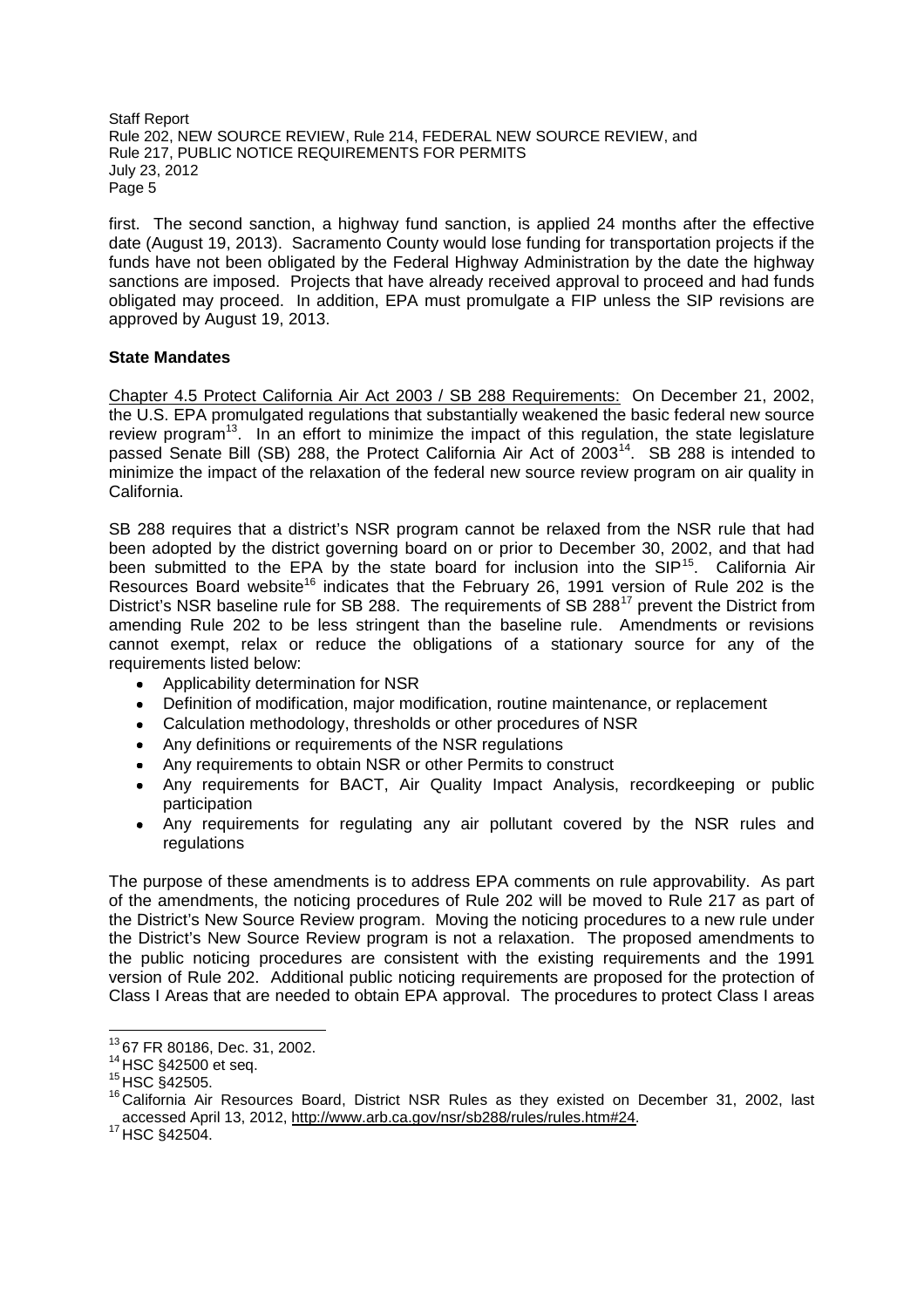(including public noticing and an applicant provided analysis), and the minor source noticing procedures are not contained in the SB288 baseline rule. In addition, to streamline the final notification procedures, the written notification to the applicant, the California Air Resources Board (ARB), and EPA is maintained. The written publication of the final action will be placed onto the District's website.

As part of the proposed amendments to Rules 202 and 214, several definitions are proposed needed to meet federal requirements. These terms are already in use in the current rule but EPA is requiring the terms to be defined. None of these definitions were in the 1991 version of Rule 202. Adding these definitions does not make the proposed rule amendments less stringent than the 1991 version of Rule 202.

The following chart summarizes and compares the SB288 baseline rule (the 1991 Rule 202 version) with the proposed rules and discusses why the proposed amendments do not violate SB288:

| Requirement  | SB288 Baseline Rule (1991)                                              | <b>Proposed Rules and Discussion</b>                                            |
|--------------|-------------------------------------------------------------------------|---------------------------------------------------------------------------------|
| Additional   | Definitions were not contained in the                                   | None of the definitions were in the 1991                                        |
| definitions  | 1991 rule.                                                              | rule and all pertain to the definition of                                       |
|              |                                                                         | major source. The 1991 rule referred to                                         |
|              |                                                                         | "EPA definition" for major source (see                                          |
|              |                                                                         | Section 103). The definitions for these                                         |
|              |                                                                         | terms were not changed by the NSR                                               |
|              |                                                                         | Reform efforts by EPA in<br>2002.                                               |
|              |                                                                         | Definitions included match the pre 2002                                         |
|              |                                                                         | versions and are consistent with 40 CFR                                         |
|              |                                                                         | Section 51.165.                                                                 |
| Minor source | Noticing<br>required<br>unless<br>was                                   | The proposed Rule 217 has quarterly                                             |
| noticing     | emissions were<br>less than<br>100<br>pounds per day (lbs/day) nitrogen | exemption thresholds rather than daily<br>exemption thresholds used in the 1991 |
|              | oxides (NOx), sulfur oxides (SOx),                                      | rule. Assuming 92 days per quarter, the                                         |
|              | and volatile organic compounds                                          | 1991 exemption thresholds would be                                              |
|              | (VOC); 80 lbs/day particulate matter                                    | less than 9,200 lbs/qtr NOx, SOx, and                                           |
|              | of 10 microns of less (PM10); and                                       | VOC; 7,360 lbs/qtr PM10; and 50,600                                             |
|              | 550 lbs/day carbon monoxide (CO).                                       | lbs/qtr CO.                                                                     |
|              |                                                                         |                                                                                 |
|              |                                                                         | The proposed Rule 217 has exemption                                             |
|              |                                                                         | thresholds of less than 5,000 lbs/qtr                                           |
|              |                                                                         | NOX and VOC; 9,200 lbs/qtr SOx; 7,300                                           |
|              |                                                                         | lbs/qtr PM10; and 49,500 lbs/qtr CO.                                            |
|              |                                                                         | These thresholds are at least as                                                |
|              |                                                                         | stringent as the 1991 version of Rule                                           |
|              |                                                                         | 202. In addition, any source that is                                            |
|              |                                                                         | required to provide offsets must also                                           |
|              |                                                                         | provide a public notification.                                                  |
| Final action | Publication<br>in a<br>of<br>newspaper                                  | The proposed Rule 217 will maintain                                             |
| notification | general circulation was required for                                    | public inspection procedures and final                                          |
|              | both the preliminary decision and                                       | action notification in writing to same                                          |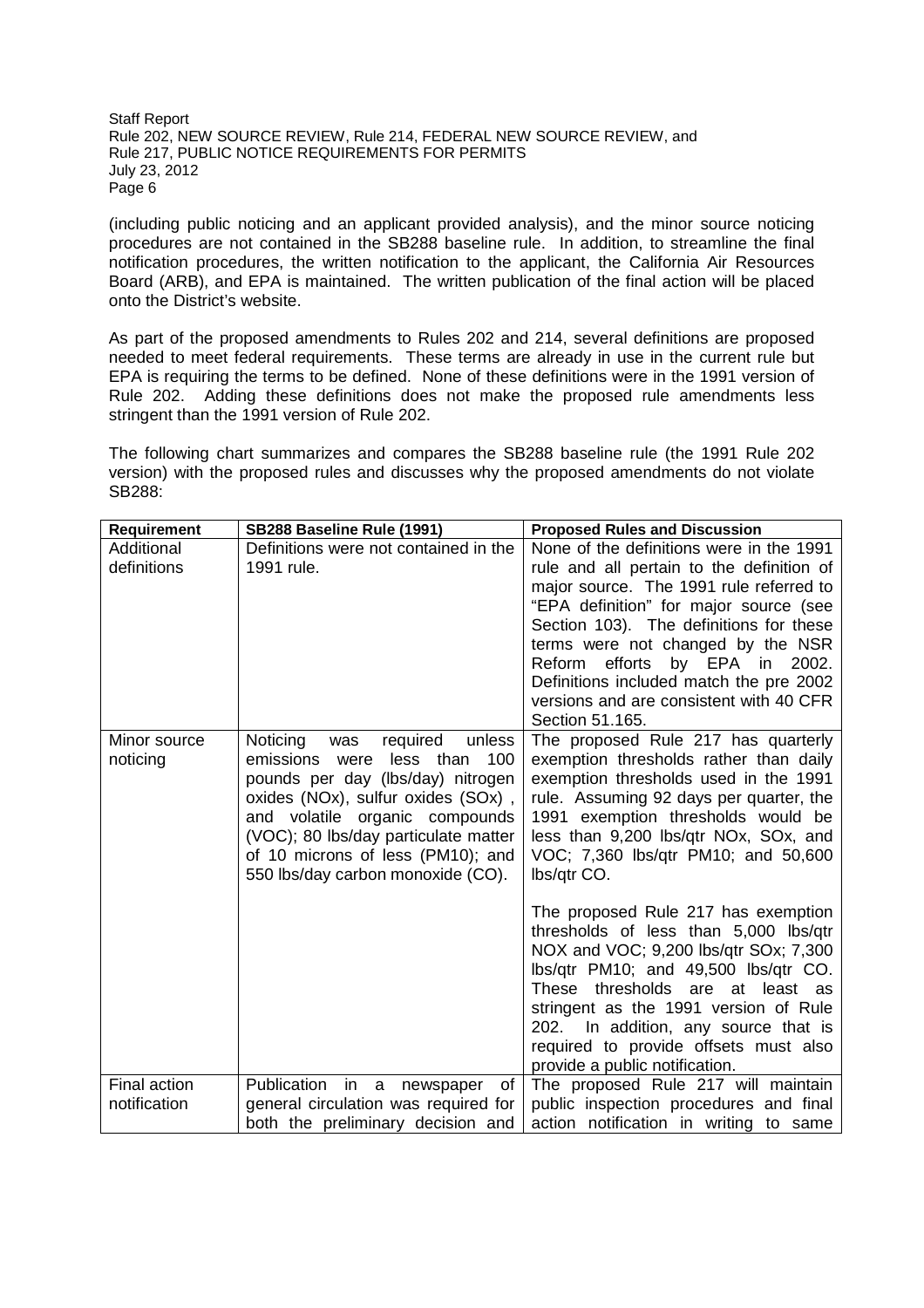| Requirement                                                                                                                                | SB288 Baseline Rule (1991)                                                                                                                                                                                       | <b>Proposed Rules and Discussion</b>                                                                                                                                                                                                                                                                                                                                                          |
|--------------------------------------------------------------------------------------------------------------------------------------------|------------------------------------------------------------------------------------------------------------------------------------------------------------------------------------------------------------------|-----------------------------------------------------------------------------------------------------------------------------------------------------------------------------------------------------------------------------------------------------------------------------------------------------------------------------------------------------------------------------------------------|
|                                                                                                                                            | final decision in the 1991 rule.<br>All<br>supporting<br>documents<br>were<br>required to be available for public<br>inspection and provided to ARB,<br>EPA, and to any party that requests<br>such information. | <b>The</b><br>parties as the 1991 required.<br>of<br>final<br>be<br>publication<br>action<br>will<br>District's<br>website.<br>published on the<br>Notification on the District's website has<br>considered<br>been<br>an<br>equivalent<br>alternative <sup>18</sup><br>when<br>maintaining<br>publication<br>for<br>the<br>newspaper<br>preliminary decision as is required by<br>state law. |
| PM2.5<br>interpollutant<br>offset ratios                                                                                                   | Only PM10,<br>not<br>PM2.5,<br>was<br>regulated by the 1991 rule.                                                                                                                                                | PM2.5<br>interpollutant<br>offset<br>ratios<br>removed as required by EPA guidance.<br>Interpollutant trading is unchanged for<br>PM10.<br>The proposed rule is more<br>stringent by removing the option for<br>interpollutant offset trading of PM2.5.                                                                                                                                       |
| Visibility<br>requirements for<br>sources that<br>may affect a<br>Class I Areas                                                            | Visibility<br>requirements<br>were<br>not<br>contained in the 1991 rule.                                                                                                                                         | Visibility<br>requirements<br>add<br>more<br>evaluation and notification procedures<br>for potential impacts.<br>The added<br>visibility requirements are consistent with<br>40 CFR 51.307(b).                                                                                                                                                                                                |
| Definition of<br>major stationary<br>source                                                                                                | Definition of major stationary source<br>was not contained in the 1991 rule.<br>The 1991 rule referred to "major<br>stationary<br>sources<br>or<br>major<br>modifications<br>EPA<br>under<br>the<br>definition." | Added to the major source definition the<br>list of source types for which fugitive<br>emissions must be included to determine<br>if a source is major.<br>The fugitive<br>emissions categories were not changed<br>by 2002 NSR Reform <sup>19</sup> .                                                                                                                                        |
| Applicability for<br>stationary<br>sources that<br>become major<br>due to a<br>relaxation in<br>any federally<br>enforceable<br>limitation | Requirement was not included in the<br>1991 rule.                                                                                                                                                                | Adding this requirement to Rule 202<br>makes the rule more stringent than 1991<br>"sham"<br>treating<br>permit<br>rule<br>by<br>modifications as new sources <sup>20</sup> .<br><b>This</b><br>applicability requirement is identical to<br>40 CFR 51.165(a)(5)(ii).                                                                                                                          |

<sup>&</sup>lt;sup>18</sup> McCabe, Janet. "Minor New Source Review Program Public Notice Requirements under 40 CFR 51.161(b)(3)." Memo to Regional Administrators, Regions 1 – 10. Environmental Protection Agency, Washington D.C., April 17, 2012.

<sup>&</sup>lt;sup>19</sup> "Prevention of Significant Deterioration (PSD) and Nonattainment New Source Review (NSR) Final Rule and Proposed Rule", Federal Register 67:251 (December 31, 2002) p. 80186.

<sup>&</sup>lt;sup>20</sup> Hunt, Terrell E., & Setiz, John S. Memo to Addressees. Environmental Protection Agency, Washington, D.C. June 13, 1989.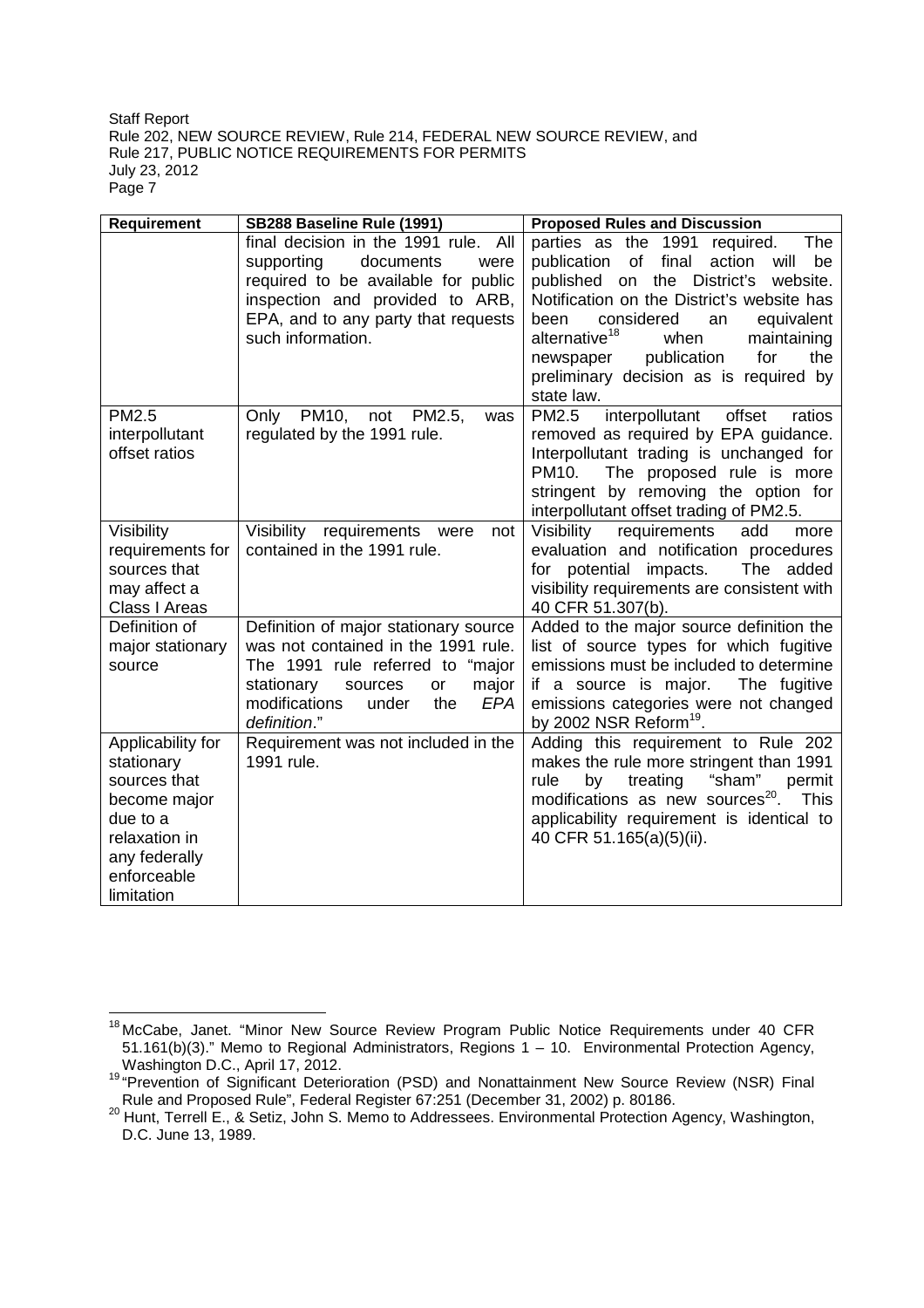In conclusion, the proposal is not relaxing any NSR requirement that existed in the SB 288 baseline rule. In fact, the additional requirements are more stringent than the SB 288 baseline rule and therefore the proposal satisfies the requirements of SB 288.

## **SUMMARY OF PROPOSED AMENDMENTS**

Overview: The proposed amendments are:

- Added definitions for:
	- o Begin actual construction
	- o Class I area
	- o Federal Land Manager (FLM)
	- o Federally enforceable
	- o Necessary preconstruction approvals or permits
- Revised exemption in Rule 214 from only PM10 to exempt all regulated air pollutant and its precursors that Sacramento County has been designated as attainment or unclassified for a National Ambient Air Quality Standard (NAAQS). Sacramento County attained the 2006 PM2.5 NAAQS in 2011 and anticipates submitting a redesignation request to EPA in 2012. Attainment pollutants are subject to Prevention of Significant Deterioration not non-attainment New Source Review.
- Added the list of the 28 source categories where fugitive emissions are included in the determination to definition of major stationary source. In Rule 214, reference is made to this list in the definition of potential to emit.
- Added 40 tons per year of nitrogen oxides as a precursor emission of PM2.5. This is consistent with EPA's implementation of NSR for PM2.5 $^{21}$ . The precursor definition already included nitrogen oxides as PM2.5 precursor consistent with Federal regulation, see Rule 214, Section 239.
- Added requirements for sources affecting Class I areas to provide a visibility analysis when submitting a permit application. Additional procedures must be followed for sources that may have an impact to Class I areas pursuant to 40 CFR § 51.307 and 51.166. These procedures require new major sources or major modifications to provide the Air Pollution Control Officer with an analysis of impairment to visibility to any Class I areas, noticing to the applicable officials and agencies related to any affected Class I area, and permit denial procedures for proposed sources or modifications with an adverse impact to visibility in a Class I area.
- Revised applicability such that any source that becomes major due to a relaxation in any federally enforceable limitation, such as hours of operation, or the capacity of the source to emit, the source must be subject to the requirements of New Source Review as though construction of the source has not yet commenced. This is required by 40 CFR 51.165(a)(5)(ii). EPA has issued guidance documents interpreting this requirement<sup>22, 23</sup>
- Removed interpollutant offset ratios for NOx and SOx to PM2.5 consistent with EPA's

 $21$  "Implementation of the New Source Review (NSR) Program for Particulate Matter Less Than 2.5 Micrometers (PM2.5)", Federal Register 73:96 (May 16, 2008) p. 28321.

<sup>&</sup>lt;sup>22</sup> Hunt, Terrell E., & Setiz, John S. "Guidance on Limiting Potential To Emit in New Source Permitting." Memo to Addressees. Environmental Protection Agency, Washington, D.C. June 13, 1989.

<sup>23</sup> U.S. EPA, "New Source Review Workshop Manual, Prevention of Significant Deterioration and Nonattainment Area Permitting." Page c.6. October 1990.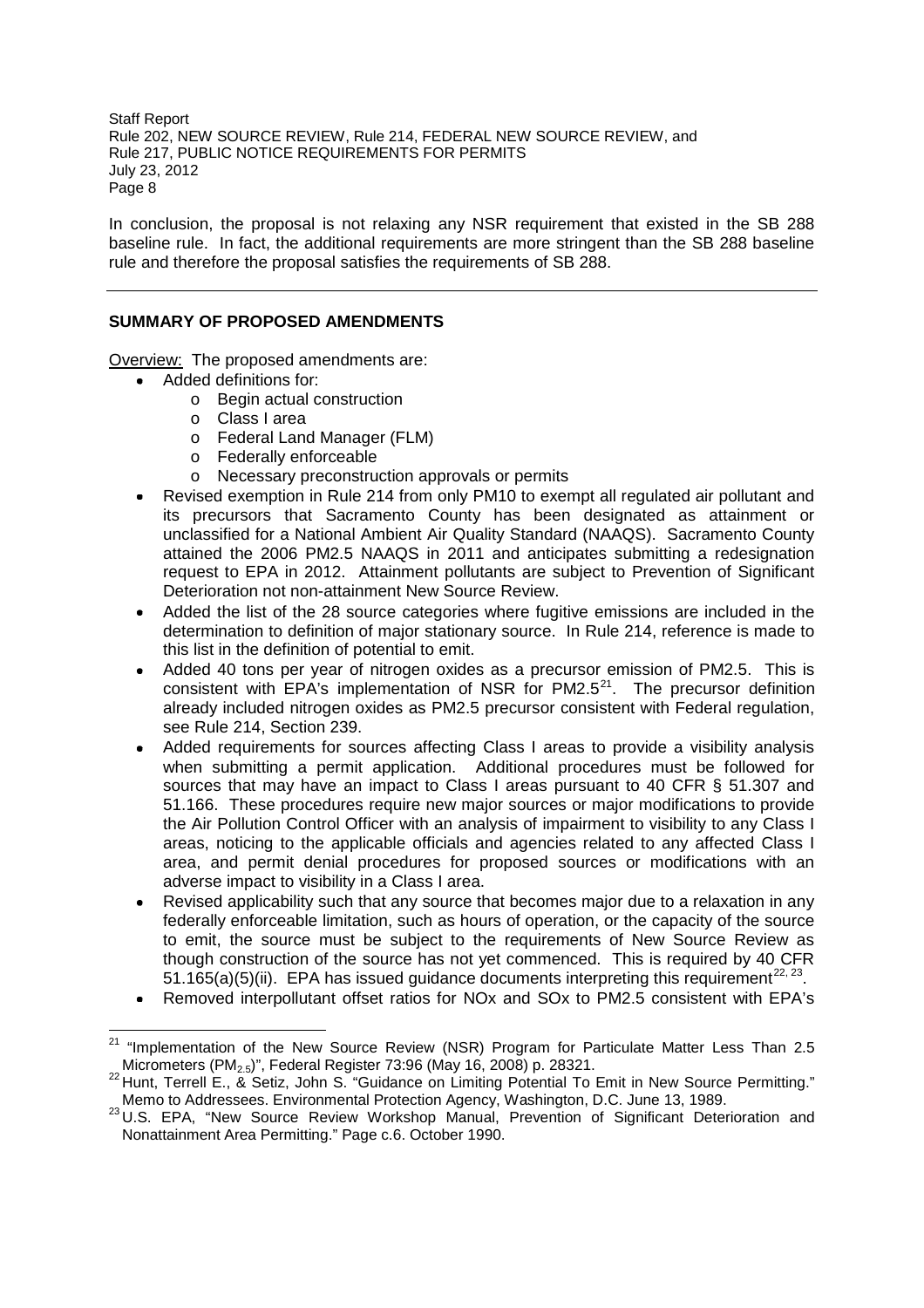revised policy reconsidering interpollutant trading provisions for  $PM2.5<sup>24</sup>$ . Ratios for interpollutant trading for primary PM2.5 are not allowed for any pollutants unless an offset ratio is established in either a PM2.5 attainment demonstration or maintenance plan, in case of PM2.5 attainment, approved by EPA into the State Implementation Plan.

Proposed new Rule 217, PUBLIC NOTICE REQUIREMENTS FOR PERMITS, containing the public notice requirements needed to satisfy federal and state requirements. Removed the public noticing requirements from Rule 202 and Rule 214 and replaced with reference that all applications are subject to the requirements of Rule 217. Rule 217 will be submitted to the SIP which will require minor sources to issue public notices as a federal requirement.

Rule 217, Public Notice Requirements for Permits: Federal regulations<sup>25</sup> require a SIP rule that provides public an opportunity to comment on non-major permit decisions. Rule 214 only applies to major stationary sources and consequently did not meet the minor source noticing requirement. Staff is proposing Rule 217 to provide the necessary SIP public noticing procedures for both major and non-major sources.

Rule 217 includes notification procedures relevant to new major sources and major modifications that may affect visibility of any Class I area. According to a letter dated March 9, 2011 from EPA Region 4 to the North Carolina Department of Environment and Natural Resources<sup>26</sup>, notification to the Federal Land Manager (FLM) must be provided for any proposed new major stationary source or major modification that would be located within 100 kilometers of Class I area. Additional notifications may be required for other sources that would be located further than 100 km from a Class I area when other factors (such as the proposed source's size) raise concerns about potential visibility impacts. Guidance provided by the FLMs' Air Quality Related Values Work Group  $(FLAG)^{27}$  states that, "the permitting authority should notify the FLM of all new or modified major facilities proposing to locate within 100 kilometers of a Class I area."

The proposed rules satisfy the federal and state mandates, and correct the deficiencies identified by EPA in the Technical Support Document.

## **COST IMPACTS**

Section 40703 of the California Health and Safety Code requires that the District consider and make public its findings relating to the cost effectiveness of implementing an emissions control measure.

<sup>&</sup>lt;sup>24</sup> McCarthy, Gina. "Memo to the Regional Air Division Directors, Regions 1-10," Environmental Protection Agency, Washington, D.C. July 21, 2011.

 $^{25}$  40 CFR 51.161(a).

<sup>26</sup> Banister, Beverly H., Letter to Ms. Shiela C. Holamn, North Carolina Department of Environment and Natural Resources. March 9, 2011.

<sup>27</sup> U.S. Department of the Interior. "Federal Land Managers' Air Quality Related Values Work Group (FLAG) Phase I report – Revised (2010)." October 7, 2010.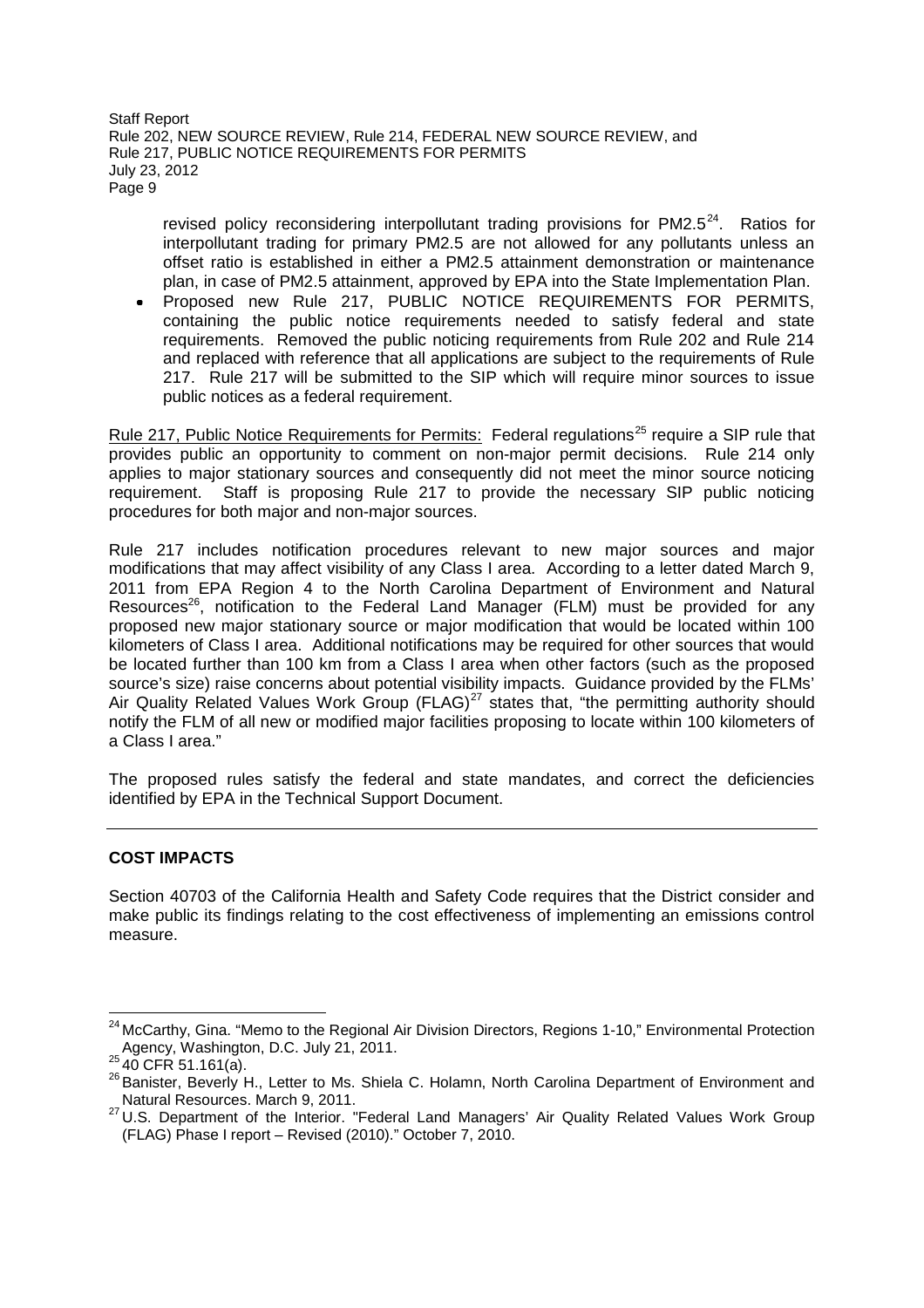**Impact on Businesses in Sacramento:** The impact of the proposed rule amendments is not expected to be a burden to businesses. The rule amendments implement administrative procedures that are already required by federal regulations. Some of these procedures are already required under Rule 202.

Public noticing requirements for minor sources are in Rule 202 but are not in Rule 214. Minor sources that trigger public notification will be moved from Rule 202 to Rule 217 which will be submitted as a SIP revision and therefore be subject to the Clean Air Act's requirements for federal enforcement. Since these sources were required to notice under the previous version of Rule 202, this change has no cost impact to businesses. The lowering of the SOx public notification exemption thresholds does not have an impact to business. Most likely, any source that would exceed the SOx threshold levels would already have triggered a public notification under the NOx threshold (which has not been changed). NOx and SOx emissions are formed when fuel is burned, with SO<sub>x</sub> emissions associated with the burning of fuels containing sulfur.

Additional noticing requirements are required for major sources or major modifications that may impact a Class I area. For these projects, the additional public noticing procedures include: 1) a mandatory public hearing allowing the public to appear and submit comments, 2) availability of all comments for inspection, 3) an enhanced public noticing timeline, and 4) public notification to all relevant officials and agencies having cognizance over any affected Class I area(s). In addition, the source must provide an analysis of the project's air quality impact to any Class I areas when submitting a permit application. These requirements have been mandated by federal regulations. The District has few sources that could possibly impact a Class I area<sup>28</sup> when making a significant modification, and any additional administrative procedures are not expected to be significant.

**Impacts on District:** There is no cost impact expected for the District. The adoption and subsequent SIP approval of Rule 217 will make federally enforceable public noticing procedures already required by Rule 202. In addition, the amendment requires final actions to be published on the District website. Website notifications of final actions are already being implemented. The level of effort required for notifications to Federal Land Managers are not expected to be significant in part due to very few if any sources that may trigger this notification. No additional staff time is needed.

## **EMISSIONS IMPACT**

There is no change to the emission standards in the proposed amendments.

<sup>&</sup>lt;sup>28</sup> The Class I areas of concern to sources in Sacramento County are Desolation Wilderness in El Dorado County and Mokelumne Wilderness in Alpine County. These Class I areas are as close as approximately 75 kilometers from the eastern side of Sacramento County.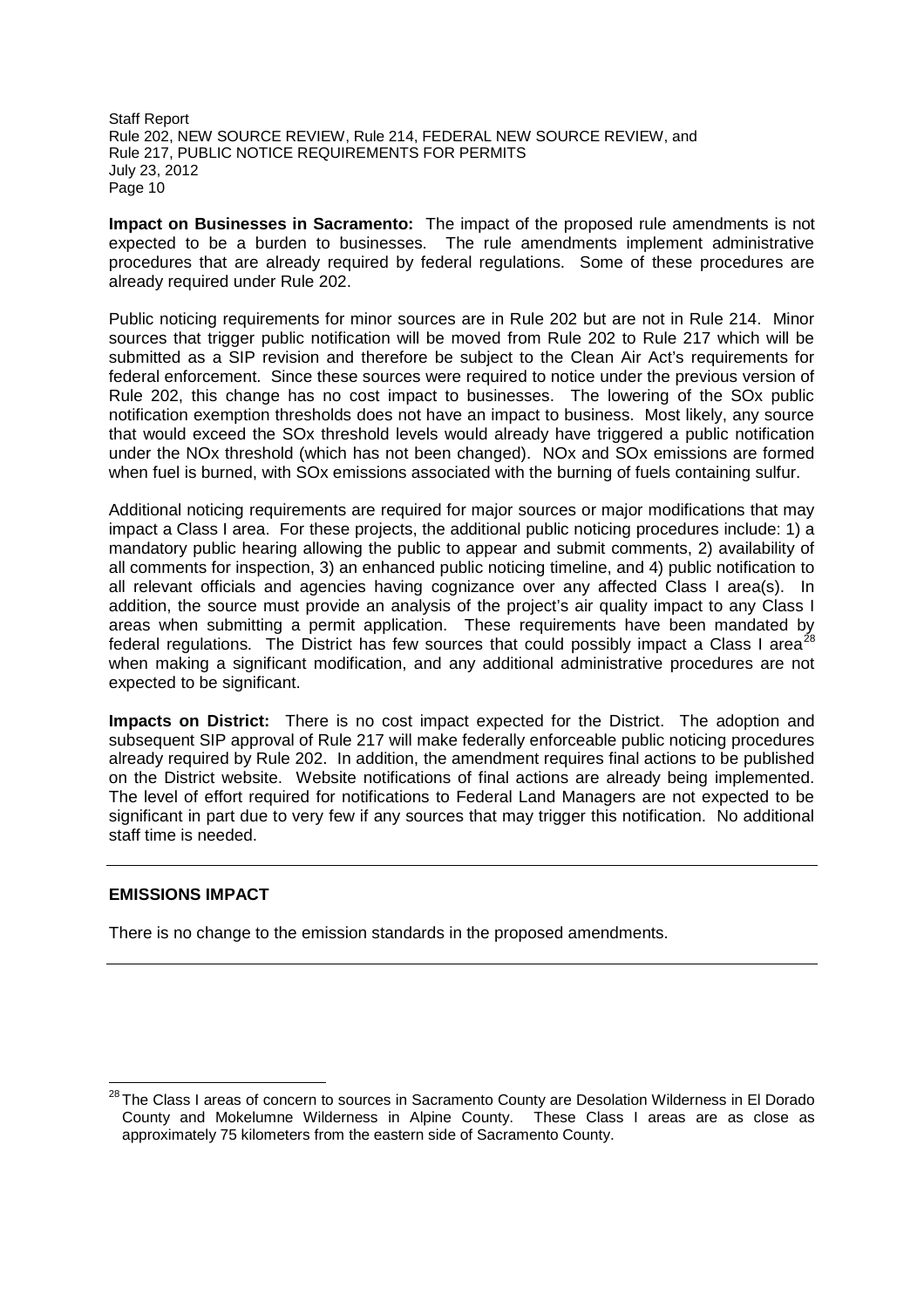## **SOCIOECONOMIC IMPACT ANALYSIS**

HSC Section 40728.5 requires a district to perform an assessment of the socioeconomic impacts before adopting, amending, or repealing a rule that will significantly affect air quality or emission limitations. The District Board is required to actively consider the socioeconomic impacts of the proposal and make a good faith effort to minimize adverse socioeconomic impacts. The proposed amendments to Rule 202, Rule 214, and new Rule 217 are administrative in nature and do not affect air quality or emissions standards or limitations. Therefore, Section 40728.5 of the Health and Safety Code does not apply.

## **ENVIRONMENTAL REVIEW AND COMPLIANCE**

Staff finds that the adoption of the proposed rules is not subject to the California Environmental Quality Act because it is an activity that will not result in a direct or reasonably foreseeable indirect physical change in the environment<sup>29</sup>.

## **PUBLIC COMMENTS**

Staff held a public workshop to discuss the proposed amendments on July 10, 2010. A public notice was mailed and e-mailed to interested parties, including the affected sources, and was posted on the District website. The draft rules and staff report were available for public review at that time.

Staff received questions at the workshop and written EPA comments. All comments and responses are included in Appendix B. In response to EPA comments, Staff added the significance threshold for nitrogen oxides (for PM2.5 purposes) in the definition of major modification and made a few minor editorial and grammatical changes.

EPA comments requested an explanation of how and why the public noticing thresholds in Rule 217, Section 110 were selected. The thresholds match the current noticing threshold levels and are less than half the major source emission levels for all pollutants except carbon monoxide. Staff performed additional analysis of the minor source public noticing thresholds to characterize what those thresholds represent in terms of the contribution of emissions from permitted sources to Sacramento's air quality problems. The sources that will not be subject to noticing account for less than 5% of the total District emissions inventory for all pollutants except for SOx.

The analysis shows the amount of emissions from sources subject to public noticing requirements account for approximately 40% of the VOC, 62% of the NOx, 43% of the SOx, 39% of the CO, 40% or the PM10, and 29% of the PM2.5 of the total District permitted emissions.

Results of the analysis are shown in the table below. For more details about the calculation see Appendix C.

<sup>&</sup>lt;sup>29</sup> Public Resources Code §21084(a) and Preliminary Review, State CEQA Guidelines §15060(c)(2).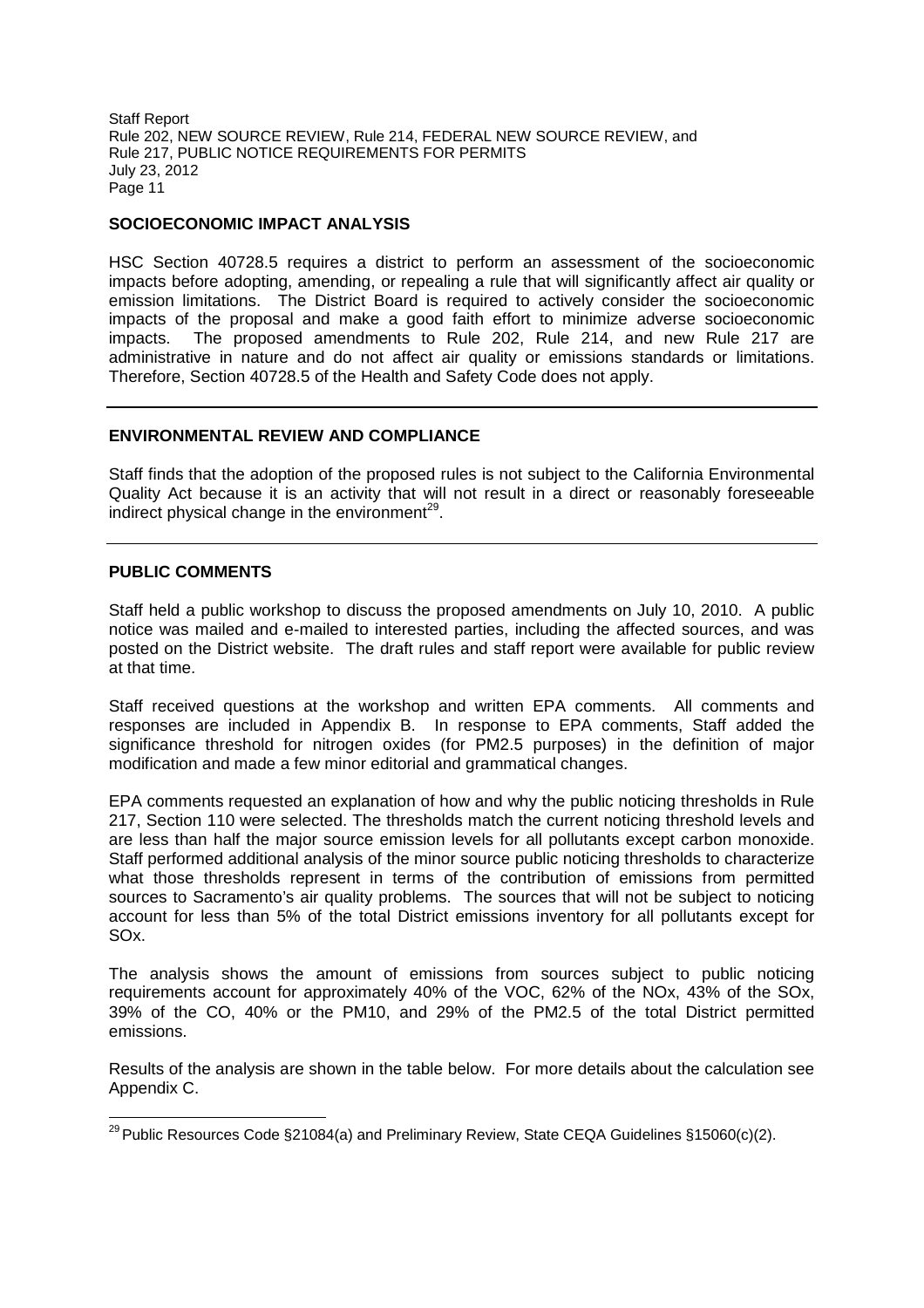|                |                                                                                                      | <b>ROG</b><br>(tpy) | NOx.<br>(tpy) | SO <sub>2</sub><br>(tpy) | CO<br>(tpy) | PM <sub>10</sub><br>(tpy) | PM <sub>2.5</sub><br>(tpy) |
|----------------|------------------------------------------------------------------------------------------------------|---------------------|---------------|--------------------------|-------------|---------------------------|----------------------------|
| 1              | Public Noticing threshold 30                                                                         | 10                  | 10            | 18.4                     | 99          | 14.6                      | 10                         |
| 2              | Major source threshold <sup>31</sup>                                                                 | 25                  | 25            | 100                      | 100         | 100                       | 100                        |
| 3              | Notification threshold is _% of major<br>source threshold (Line1/Line 2)                             | 40%                 | 40%           | 18%                      | 99%         | 15%                       | 10%                        |
| $\overline{4}$ | 2010 Total Actual Emissions from all<br>Permitted Sources <sup>32 &amp; 33</sup>                     | 1559                | 567           | 68                       | 1018        | 344                       | 283                        |
| 5              | 2010 Actual Emissions from sources<br>w/ PTE at or above noticing<br>thresholds <sup>32&amp;33</sup> | 627                 | 351           | 29                       | 395         | 133                       | 81                         |
| 6              | Total Emissions not subject to public<br>noticing (Line 4-Line 5)                                    | 932                 | 216           | 39                       | 623         | 201                       | 202                        |
| $\overline{7}$ | 2010 Emissions Inventory <sup>34</sup>                                                               | 21159               | 25414         | 237                      | 113936      | 16474                     | 5072                       |
| 8              | % of emissions inventory from<br>permitted sources (Line4/Line7)                                     | 7.4%                | 2.2%          | 28.6%                    | 0.9%        | 2.0%                      | 5.6%                       |
| 9              | % of emissions from permitted<br>sources not subject to public<br>notification (Line 6/Line 7)       | 4.4%                | 0.9%          | 16.2%                    | 0.5%        | 1.2%                      | 4.0%                       |
| 10             | % of permitted emissions subject to<br>notice (Line 5/Line 4)                                        | 40%                 | 62%           | 43%                      | 39%         | 40%                       | 29%                        |

The total emissions from all stationary sources that are not subject to public notification account for less than 5% of the total emissions inventory for Sacramento County for all pollutants except  $SO<sub>2</sub>$ . The  $SO<sub>2</sub>$  noticing thresholds are appropriate, in spite of the relatively higher percentage of non-noticed  $SO<sub>2</sub>$  permits, because Sacramento is attainment for  $SO<sub>2</sub>$  and because its precursor contribution to particulate matter pollution in Sacramento is very small. Sacramento County, in fact all of California, has been in attainment for the 1971 annual and 24-hour standards for  $SO_2$ since the late 1980s. California has recommended that Sacramento be designated attainment/unclassifiable for the 1-hour standard of 75 ppb<sup>35</sup> because the  $SO<sub>2</sub>$  design value of Sacramento County is 4 ppb<sup>36</sup>. While  $SO_2$  is a precursor to both PM10 and PM2.5, analyses indicate that the contribution of  $SO<sub>2</sub>$  to PM10 and PM2.5 levels is Sacramento County is very small, 1.3%<sup>37</sup> of PM10 and 2% on PM2.5<sup>38</sup>.

<sup>&</sup>lt;sup>30</sup> Rule 217, Section 110 - shown in tons per year (tpy) here

 $31$  40CFR51.165(a)(1)(iv)(A)

<sup>&</sup>lt;sup>32</sup> SMAQMD. "Consolidated Active Permits with Emissions.xlsx", July 19, 2012.

<sup>&</sup>lt;sup>33</sup> SMAQMD. "Backup Information for Permitted Emissions Calculations.xlsx", July 23, 2012.

 $34$  Annual average emissions for 2010, tons per day times 365 days/year, CEPAM:  $2009$  Almanac – Standard Emissions Tool. California Air Resources Board. April 13, 2009. Web. July 18, 2012. http://www.arb.ca.gov/app/emsinv/fcemssumcat2009.php

<sup>35</sup> "Primary National Ambient Air Quality Standard for Sulfur Dioxide; Final Rule", Federal Register 75:119 (June 22, 2010) p. 35520.

<sup>36</sup> California Air Resources Board. "Recommended Area Designations for the 2010 Federal Sulfur Dioxide (SO2) Standard Staff Report." June 2011.

<sup>37</sup> SMAQMD, "PM10 Implementation/Maintenance Plan and Redesignation Request for Sacramento County", October 28, 2010, Table 6.3

<sup>38</sup> SMAQMD, "Staff Report – Rule 421 Mandatory Episodic Curtailment of Wood and Other Solid Fuel Burning" September 9, 2009, page 16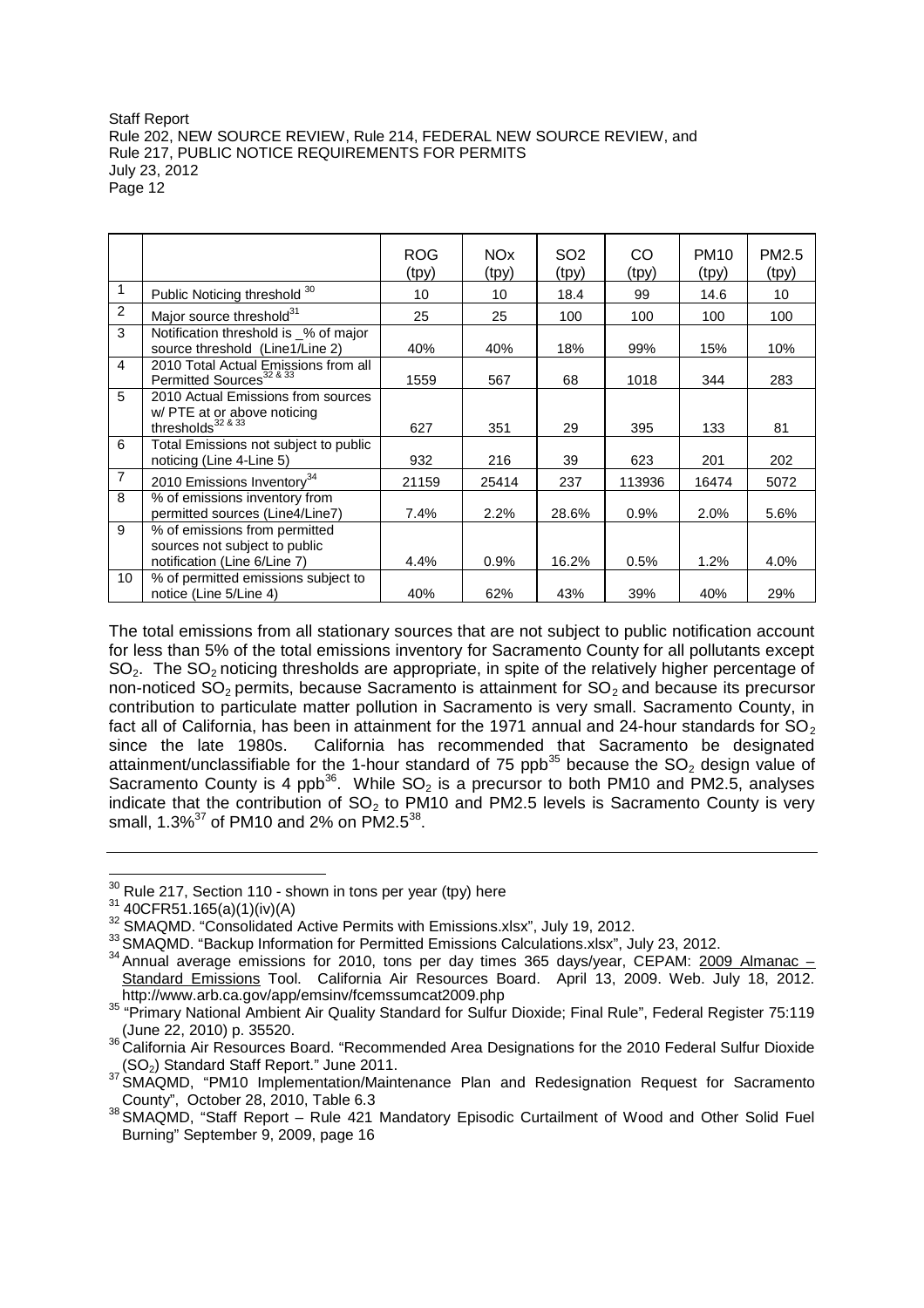No changes to the public notification thresholds were made as a result of this analysis.

# **FINDINGS**

The California Health and Safety Code (HSC), Division 26, Air Resources, requires local districts to comply with a rule adoption protocol as set forth in Section 40727 of the Code. This section has been revised through legislative mandate to contain six findings that the District must make when developing, amending, or repealing a rule. These findings, effective January 1, 1992, and their definitions are listed in the next several tables.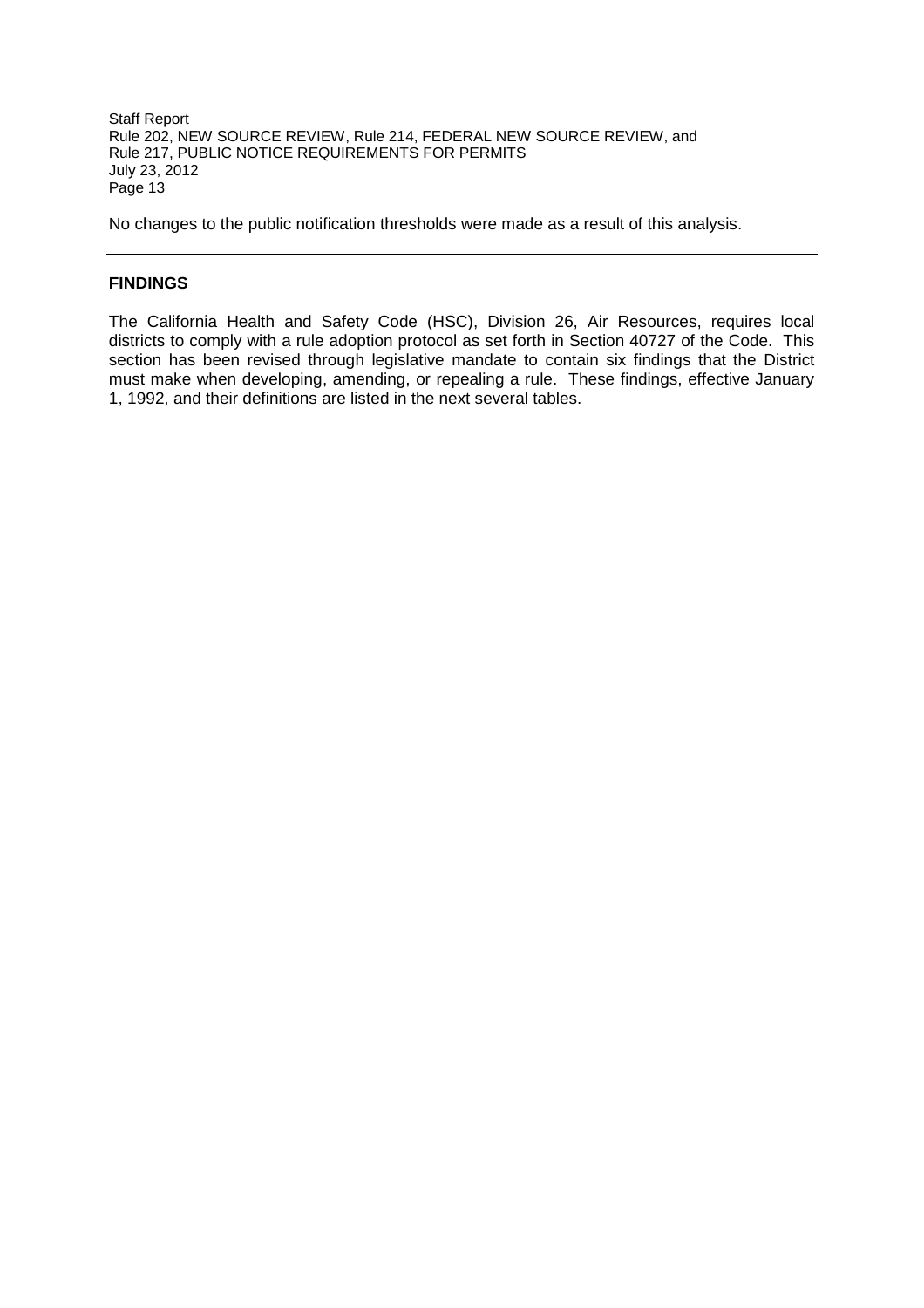| <b>Finding</b>                                                                                                                                                                                                                                                                                                 | <b>Finding Determination</b>                                                                                                                                                                                                                                                                                                                                                                                                                                                                                                                                                                                                                                                         |
|----------------------------------------------------------------------------------------------------------------------------------------------------------------------------------------------------------------------------------------------------------------------------------------------------------------|--------------------------------------------------------------------------------------------------------------------------------------------------------------------------------------------------------------------------------------------------------------------------------------------------------------------------------------------------------------------------------------------------------------------------------------------------------------------------------------------------------------------------------------------------------------------------------------------------------------------------------------------------------------------------------------|
| Authority: The District must find that a provision of<br>law or of a state or federal regulation permits or<br>requires the District to adopt, amend, or repeal the<br>rule.                                                                                                                                   | The District is authorized to adopt and amend Rule 202<br>by California Health and Safety Code (HSC) Sections<br>40001, 40702, 41010, and 42300.<br>[HSC Section 40727(b)(2)]                                                                                                                                                                                                                                                                                                                                                                                                                                                                                                        |
| <b>Necessity:</b> The District must find that the rulemaking<br>demonstrates a need exists for the rule, or for its<br>amendment or repeal.                                                                                                                                                                    | Rule 214, Federal New Source Review is being<br>amended to gain full approval by EPA into the State<br>Implementation Plan. It is necessary to adopt the<br>proposed amendments to maintain the consistency of<br>Rule 202 with Rule 214 to avoid conflicting requirements<br>for sources that are subject to both rules.<br>[HSC Section 40727(b)(1)]                                                                                                                                                                                                                                                                                                                               |
| Clarity: The District must find that the rule is written<br>or displayed so that its meaning can be easily<br>understood by the persons directly affected by it.                                                                                                                                               | Staff has reviewed the proposed rule and determined<br>that it can be understood by the affected parties. In<br>addition, the record contains no evidence that people<br>directly affected by the rule cannot understand the rule.<br>[HSC Section 40727(b)(3)]                                                                                                                                                                                                                                                                                                                                                                                                                      |
| Consistency: The rule is in harmony with, and not in<br>conflict with or contradictory to, existing statutes,<br>court decisions, or state or federal regulations.                                                                                                                                             | The proposed rule does not conflict with, and is not<br>contradictory to, existing statutes, court decisions, or<br>state or federal regulations. [HSC Section 40727(b)(4)]                                                                                                                                                                                                                                                                                                                                                                                                                                                                                                          |
| Non-Duplication: The District must find that either:<br>1) The rule does not impose the same requirements<br>as an existing state or federal regulation; or (2) that<br>the duplicative requirements are necessary or proper<br>to execute the powers and duties granted to, and<br>imposed upon the District. | The proposed rule implements federal regulations for<br>permitting programs (40 CFR Part 51.165). Rule 214,<br>Federal New Source Review, contains duplicative<br>requirements that are necessary in order to execute the<br>powers and duties imposed upon the District because<br>the federal Clean Air Act (42 USC 7410(a)(2)(c)) requires<br>New Source Review to be included in the State<br>Implementation Plan.<br>Rule 202, which contains the<br>federal as well as state requirements, is necessary to<br>execute the power and duties imposed upon the District,<br>and Rule 202 is being amended to maintain consistency<br>with Rule 214.<br>[HSC Section 40727(b)(5)]. |
| Reference: The District must refer to any statute,<br>court decision, or other provision of law that the<br>District implements, interprets, or makes specific by<br>adopting, amending or repealing the rule.                                                                                                 | adopting the proposed rule, the District<br>In<br>is<br>implementing the requirements of HSC Sections 40919,<br>41010(b) and 42504, and the federal Clean Air Act (42<br>USC 7410(a)(2)(C), 7502(c)(5), 7503, and 7511a(d)(2)).<br>[HSC Section 40727(b)(6)]                                                                                                                                                                                                                                                                                                                                                                                                                         |
| Additional Informational Requirements: In<br>complying with HSC Section 40727.2, the District<br>must identify all federal requirements and District<br>rules that apply to the same equipment or source<br>type as the proposed rule or amendments.                                                           | The proposed rule does not impose a new emission limit<br>or standard, make an existing emission limit or standard<br>more stringent, or impose new or more stringent<br>monitoring, reporting, or recordkeeping requirements.<br>Therefore, a written analysis of federal regulations and<br>other District rules is not required.<br>[HSC Section 40727.2(g)]                                                                                                                                                                                                                                                                                                                      |

# **Rule 202 – Required Findings**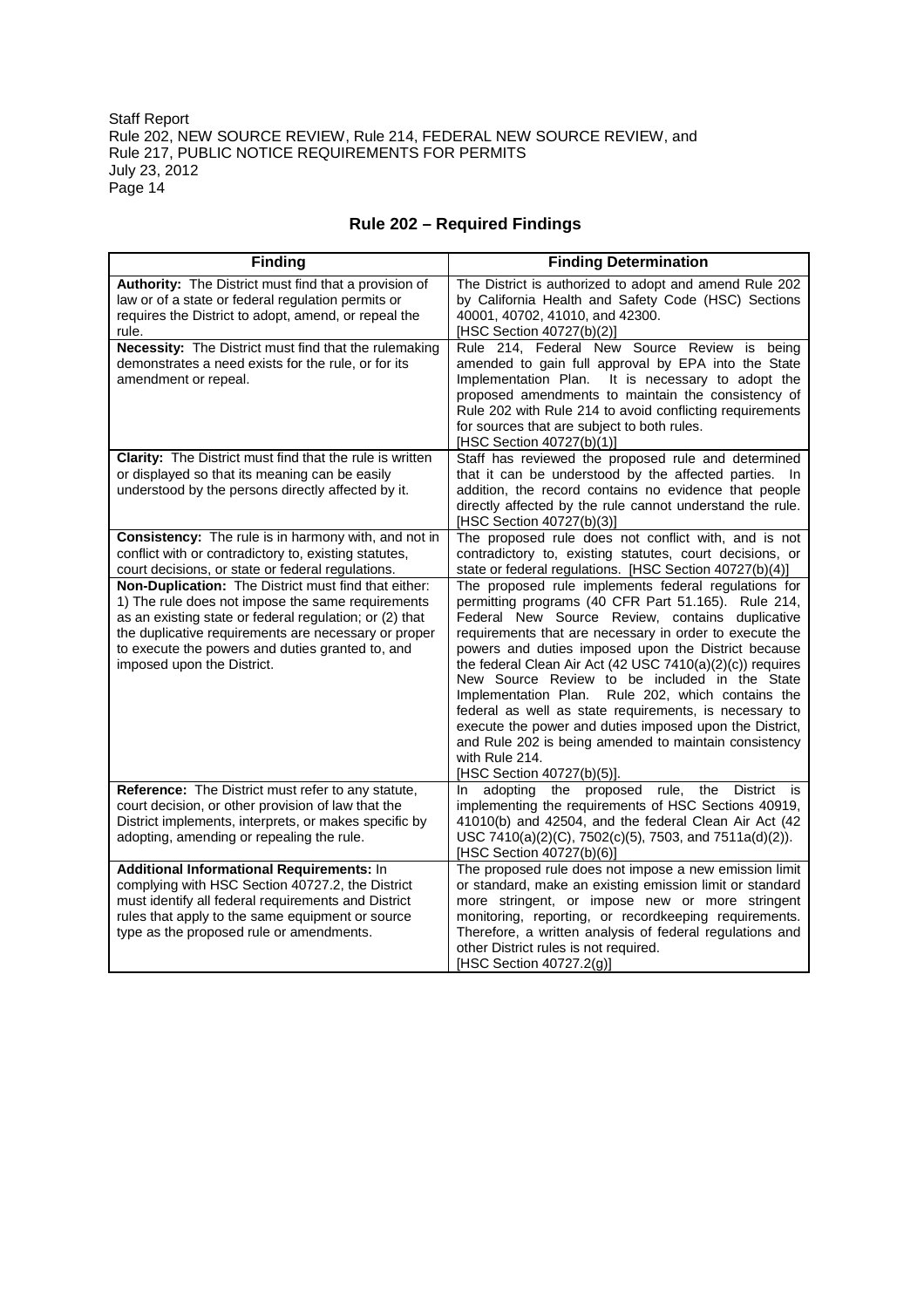| <b>Finding</b>                                                                                                                                                                                                                                                                                                                                                                                                                                                                       | <b>Finding Determination</b>                                                                                                                                                                                                                                                                                                                                                                                                                                                                                                                                                                  |
|--------------------------------------------------------------------------------------------------------------------------------------------------------------------------------------------------------------------------------------------------------------------------------------------------------------------------------------------------------------------------------------------------------------------------------------------------------------------------------------|-----------------------------------------------------------------------------------------------------------------------------------------------------------------------------------------------------------------------------------------------------------------------------------------------------------------------------------------------------------------------------------------------------------------------------------------------------------------------------------------------------------------------------------------------------------------------------------------------|
| <b>Authority:</b> The District must find that a provision of<br>law or of a state or federal regulation permits or<br>requires the District to adopt, amend, or repeal the<br>rule.                                                                                                                                                                                                                                                                                                  | The District is authorized to adopt and amend Rule 214<br>by California Health and Safety Code (HSC) Sections<br>40001, 40702, 41010, and 42300.<br>[HSC Section 40727(b)(2)]                                                                                                                                                                                                                                                                                                                                                                                                                 |
| Necessity: The District must find that the rulemaking<br>demonstrates a need exists for the rule, or for its<br>amendment or repeal.                                                                                                                                                                                                                                                                                                                                                 | It is necessary to adopt the proposed amendments to<br>Rule 214 to correct the deficiencies identified in EPA's<br>technical support document, and thus comply with 40<br>CFR 51 and the federal Clean Air Act (42 USC 7410).<br>This will allow the rule to be fully approved by EPA under<br>the federal Clean Air Act (42 USC 7410(I)).<br>[HSC Section 40727(b)(1)]                                                                                                                                                                                                                       |
| Clarity: The District must find that the rule is written<br>or displayed so that its meaning can be easily<br>understood by the persons directly affected by it.                                                                                                                                                                                                                                                                                                                     | Staff has reviewed the proposed rule and determined<br>that it can be understood by the affected parties.<br>addition, the record contains no evidence that people<br>directly affected by the rule cannot understand the rule.<br>[HSC Section 40727(b)(3)]                                                                                                                                                                                                                                                                                                                                  |
| Consistency: The rule is in harmony with, and not in<br>conflict with or contradictory to, existing statutes,<br>court decisions, or state or federal regulations.<br>Non-Duplication: The District must find that either:<br>1) The rule does not impose the same requirements<br>as an existing state or federal regulation; or (2) that<br>the duplicative requirements are necessary or proper<br>to execute the powers and duties granted to, and<br>imposed upon the District. | The proposed rule does not conflict with, and is not<br>contradictory to, existing statutes, court decisions, or<br>state or federal regulations. [HSC Section 40727(b)(4)]<br>The proposed rule duplicates federal regulations for<br>permitting programs (40 CFR Part 51.165).<br><b>The</b><br>duplicative requirements are necessary in order to<br>execute the powers and duties imposed upon the District<br>because the federal<br>Clean Air Act (42 USC<br>7410(a)(2)(c)) requires New Source Review to be<br>included in the State Implementation Plan.<br>[HSC Section 40727(b)(5)] |
| Reference: The District must refer to any statute,<br>court decision, or other provision of law that the<br>District implements, interprets, or makes specific by<br>adopting, amending or repealing the rule.                                                                                                                                                                                                                                                                       | In adopting the proposed rule, the District<br>is<br>implementing the requirements of the federal Clean Air<br>Act (42 USC 7410(a)(2)(C), 7502(c)(5), 7503, and<br>7511a(d)(2)). [HSC Section 40727(b)(6)]                                                                                                                                                                                                                                                                                                                                                                                    |
| Additional Informational Requirements: In<br>complying with HSC Section 40727.2, the District<br>must identify all federal requirements and District<br>rules that apply to the same equipment or source<br>type as the proposed rule or amendments.                                                                                                                                                                                                                                 | The proposed rule does not impose a new emission limit<br>or standard, make an existing emission limit or standard<br>more stringent, or impose new or more stringent<br>monitoring, reporting, or recordkeeping requirements.<br>Therefore, a written analysis of federal regulations and<br>other District rules is not required.<br>[HSC Section 40727.2(g)]                                                                                                                                                                                                                               |

# **Rule 214 – Required Findings**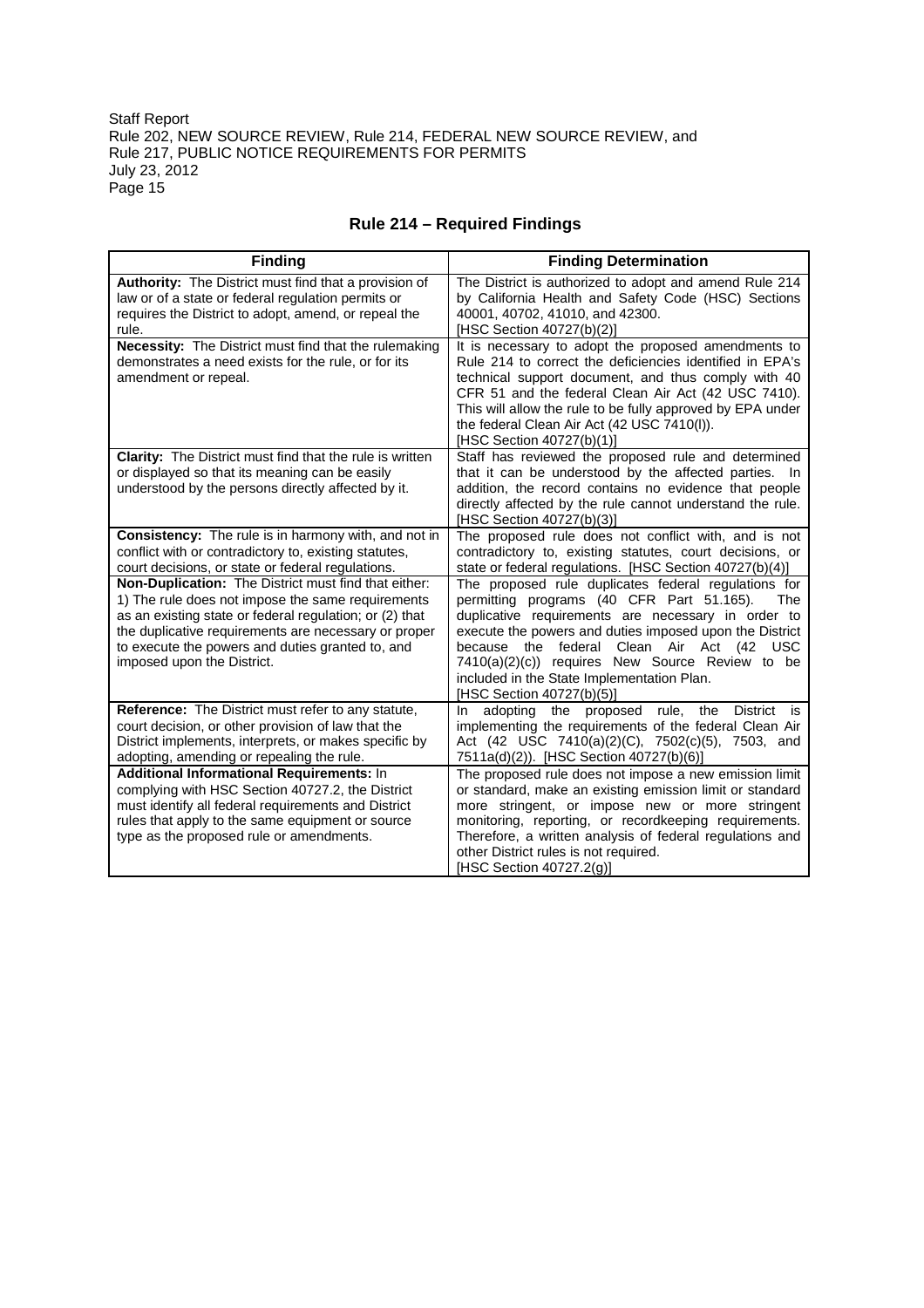| <b>Finding</b>                                                                                                                                                                                                                                                                                               | <b>Finding Determination</b>                                                                                                                                                                                                                                                                                                                                                                                                           |
|--------------------------------------------------------------------------------------------------------------------------------------------------------------------------------------------------------------------------------------------------------------------------------------------------------------|----------------------------------------------------------------------------------------------------------------------------------------------------------------------------------------------------------------------------------------------------------------------------------------------------------------------------------------------------------------------------------------------------------------------------------------|
| <b>Authority:</b> The District must find that a provision of<br>law or of a state or federal regulation permits or<br>requires the District to adopt, amend, or repeal the<br>rule.                                                                                                                          | The District is authorized to adopt Rule 217 by California<br>Health and Safety Code (HSC) Sections 40001, 40702,<br>41010, and 42300.<br>[HSC Section 40727(b)(2)]                                                                                                                                                                                                                                                                    |
| Necessity: The District must find that the rulemaking<br>demonstrates a need exists for the rule, or for its<br>amendment or repeal.                                                                                                                                                                         | It is necessary to adopt Rule 217 to correct the<br>deficiencies identified in EPA's technical support<br>document, and thus comply with 40 CFR 51 and the<br>federal Clean Air Act (USC 7410). This will allow the<br>District's New Source Review program to be fully<br>approved by EPA under the federal Clean Air Act (42<br>USC 7410(I)).<br>[HSC Section 40727(b)(1)]                                                           |
| <b>Clarity:</b> The District must find that the rule is written<br>or displayed so that its meaning can be easily<br>understood by the persons directly affected by it.                                                                                                                                      | Staff has reviewed the proposed rule and determined<br>that it can be understood by the affected parties. In<br>addition, the record contains no evidence that people<br>directly affected by the rule cannot understand the rule.<br>[HSC Section 40727(b)(3)]                                                                                                                                                                        |
| <b>Consistency:</b> The rule is in harmony with, and not in<br>conflict with or contradictory to, existing statutes,<br>court decisions, or state or federal regulations.                                                                                                                                    | The proposed rule does not conflict with and is not<br>contradictory to existing statutes, court decisions, or<br>state or federal regulations.<br>[Health & Safety Code Section 40727(b)(4)]                                                                                                                                                                                                                                          |
| Non-Duplication: The District must find that either:<br>1) The rule does not impose the same requirements<br>as an existing site or federal regulation; or 2) that the<br>duplicative requirements are necessary or proper to<br>execute the powers and duties granted to, and<br>imposed upon the District. | The proposed rule duplicates federal regulations for<br>permitting programs (40 CFR Part 51 Sections 160<br>through 164).<br>The duplicative requirements are<br>necessary in order to execute the powers and duties<br>imposed upon the District because the federal Clean Air<br>Act (42 USC 7410(a)(2)(c)) requires minor source New<br>Source Review to be included in the State<br>Implementation Plan. [HSC Section 40727(b)(5)] |
| Reference: The District must refer to any statute,<br>court decision, or other provision of law that the<br>District implements, interprets, or makes specific by<br>adopting, amending or repealing the rule.                                                                                               | adopting the proposed rule, the District is<br>In.<br>implementing the requirements of the federal Clean Air<br>Act (42 USC 7410(a)(2)(C), 7502(c)(5), 7503, and<br>7511a(d)(2)). [HSC Section 40727(b)(6)]                                                                                                                                                                                                                            |
| Additional Informational Requirements:<br>In.<br>complying with HSC Section 40727, the District must<br>identify all federal requirements and District rules that<br>apply to the same equipment or source type as the<br>proposed rule or amendments.                                                       | The proposed rule does not impose a new emission limit<br>or standard, make an existing emission limit or standard<br>more stringent, or impose new or more stringent<br>monitoring, reporting, or recordkeeping requirements.<br>Therefore, a written analysis of federal regulations and<br>other District rules is not required.<br>[HSC Section 40727.2(g)]                                                                        |

# **Rule 217 – Required Findings**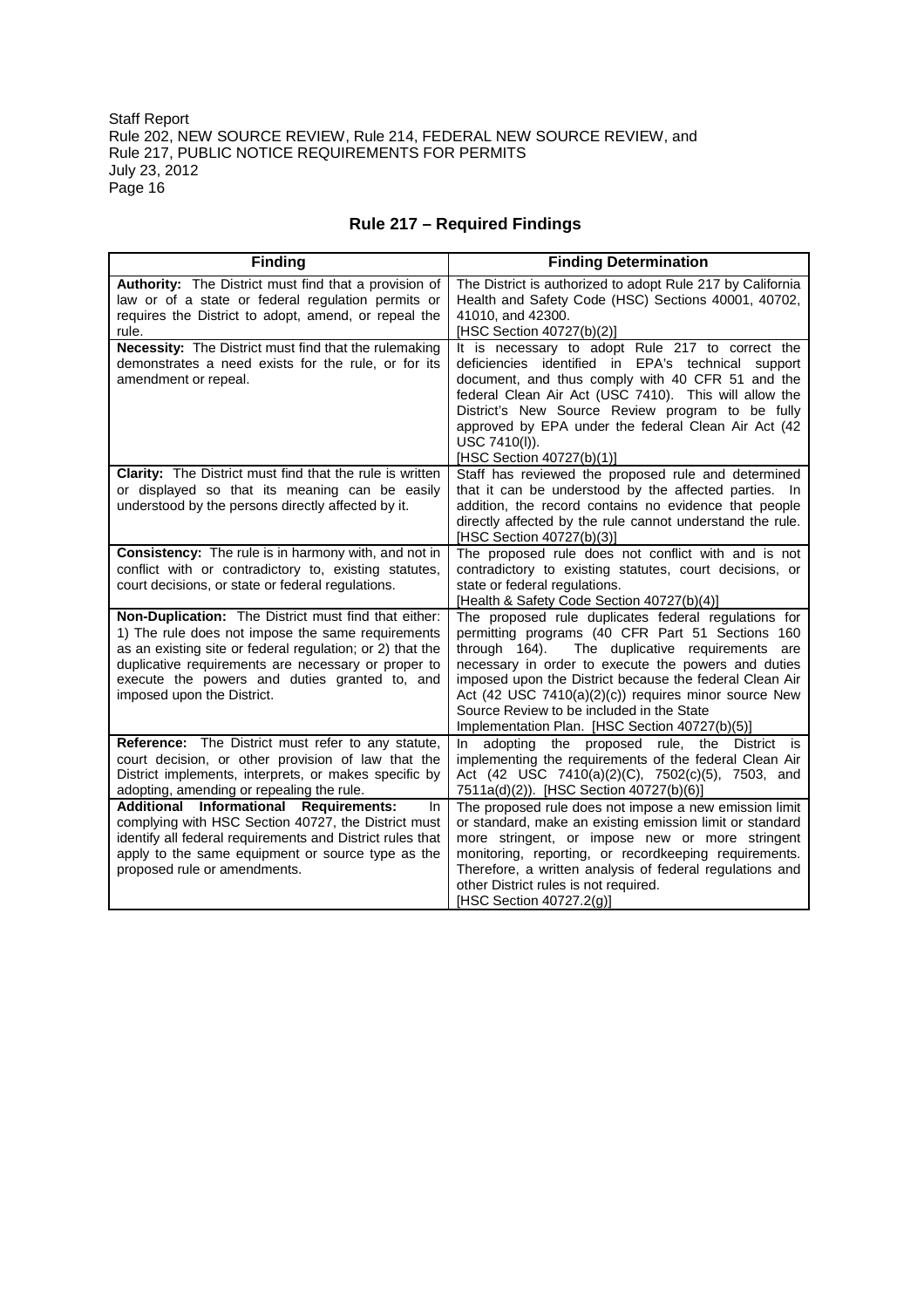## **REFERENCES**

Banister, Beverly H. Letter to Ms. Shiela C. Holman, North Carolina Department of Environment and Natural Resources. March 9, 2011.

California Air Resources Board, "New Source Review Permitting Programs." http://www.arb.ca.gov/nsr/nsr.htm

California Air Resources Board. "Recommended Area Designations for the 2010 Federal Sulfur Dioxide (SO<sub>2</sub>) Standard Staff Report." June 2011.

California Emissions Projection Analysis Model (CEPAM): 2009 Almanac – Standard Emissions Tool. California Air Resources Board. April 13, 2009. Web. July 18, 2012. <http://www.arb.ca.gov/app/emsinv/fcemssumcat2009.php>.

"Clean Air Act Attainment Finding; Bullhead City and Payson Nonattainment Areas, AZ; Sacramento and San Bernardino Nonattainment Areas, CA; Particulate Matter of 10 Microns or Less (PM–10)", Federal Register 67:32 (February 15, 2002) p. 7082.

"Designations of Areas for Air Quality Planning Purposes; California; San Joaquin Valley, South Coast Air Basin, Coachella Valley, and Sacramento Metro 8-Hour Ozone Nonattainment Areas; Reclassification", Federal Register 75:86 (May 5, 2010) p.24409.

Hunt, Terrell E., & Setiz, John S. "Guidance on Limiting Potential to Emit in New Source Permitting." Memo to Addressees. Environmental Protection Agency, Washington, D.C. June 13, 1989.

"Implementation of the New Source Review (NSR) Program for Particulate Matter Less Than 2.5 Micrometers (PM2.5)", Federal Register 73:96 (May 16, 2008) p. 28321.

McCabe, Janet. "Minor New Source Review Program Public Notice Requirements under 40 CFR 51.161(b)(3)." Memo to Regional Administrators, Regions 1 – 10. Environmental Protection Agency, Washington D.C., April 17, 2012.

McCarthy, Gina. "Revised Policy to Address Reconsideration of Interpollutant Trading Provisions for Fine Particles (PM2.5)." Memo to the Regional Air Division Directors, Regions 1- 10. Environmental Protection Agency, Washington, D.C. July 21, 2011.

Monterey Bay Unified Air Pollution Control District, "Rule 207. Review of New or Modified Sources", April 20, 2011.

Placer County Air Pollution Control District, "Rule 502, New Source Review", October 13, 2011.

"Prevention of Significant Deterioration (PSD) and Nonattainment New Source Review (NSR) Final Rule and Proposed Rule", Federal Register 67:251 (December 31, 2002) p. 80186.

"Primary National Ambient Air Quality Standard for Sulfur Dioxide; Final Rule", Federal Register 75:119 (June 22, 2010) p. 35520.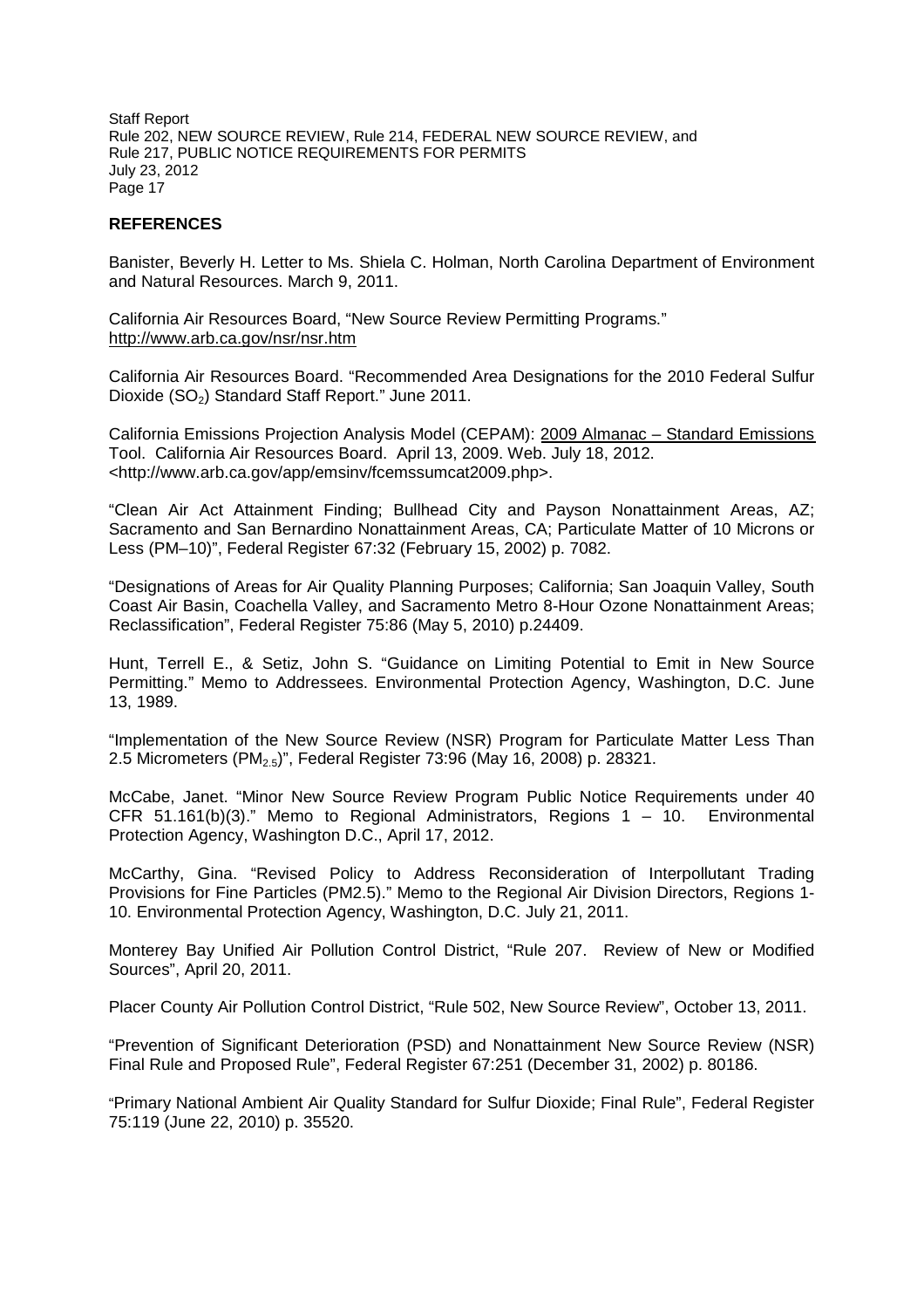"Revisions to the California State Implementation Plan, Sacramento Metropolitan Air Quality Management District", Federal Register 76:97 (May 19, 2011) p. 28942.

"Revisions to the California State Implementation Plan, Sacramento Metropolitan Air Quality Management District", Federal Register 76:139 (July 20, 2011) p. 43183.

Sacramento Metropolitan Air Quality Management District. "Backup Information for Permitted Emissions Calculations.xlsx", July 23, 2012. File.

Sacramento Metropolitan Air Quality Management District. "Consolidated Active Permits with Emissions.xlsx", July 19, 2012. File.

Sacramento Metropolitan Air Quality Management District, "PM10 Implementation/Maintenance Plan and Redesignation Request for Sacramento County", October 28, 2010.

Sacramento Metropolitan Air Quality Management District, "Staff Report – Rule 421 Mandatory Episodic Curtailment of Wood and Other Solid Fuel Burning" September 9, 2009.

San Joaquin Valley Unified Air Pollution Control District, "Rule 2201 New and Modified Stationary Source Review Rule", March 17, 2011.

South Coast Air Quality Management District, "Rule XIII – New Source Review", Various Dates.

U.S. Department of the Interior. "Federal Land Managers' Air Quality Related Values Work Group (FLAG) Phase I report – Revised (2010)." October 7, 2010.

U.S. EPA, 40 CFR 51.165, Permit Requirements.

U.S. EPA, 40 CFR 51.166, Prevention of Significant Deterioration of Air Quality.

U.S. EPA, 40 CFR 51.307, New Source Review (Subpart P – Protection of Visibility).

U.S. EPA, 40 CFR 51, Appendix S to Part 51 – Emission Offset Interpretative Ruling.

U.S. EPA, 40 CFR 52.28, Protection of visibility from sources in nonattainment areas.

U.S. EPA, 40 CFR 52.281, Visibility protection.

U.S. EPA, "New Source Review Workshop Manual, Prevention of Significant Deterioration and Nonattainment Area Permitting." October 1990.

U.S. EPA, Region IX, Air Division. "Technical Support Document for EPA's Notice of Proposed Rulemaking for the California State Implementation Plan, Sacramento Metropolitan Air Quality Management District." By Laura Yannayon. May 6, 2011.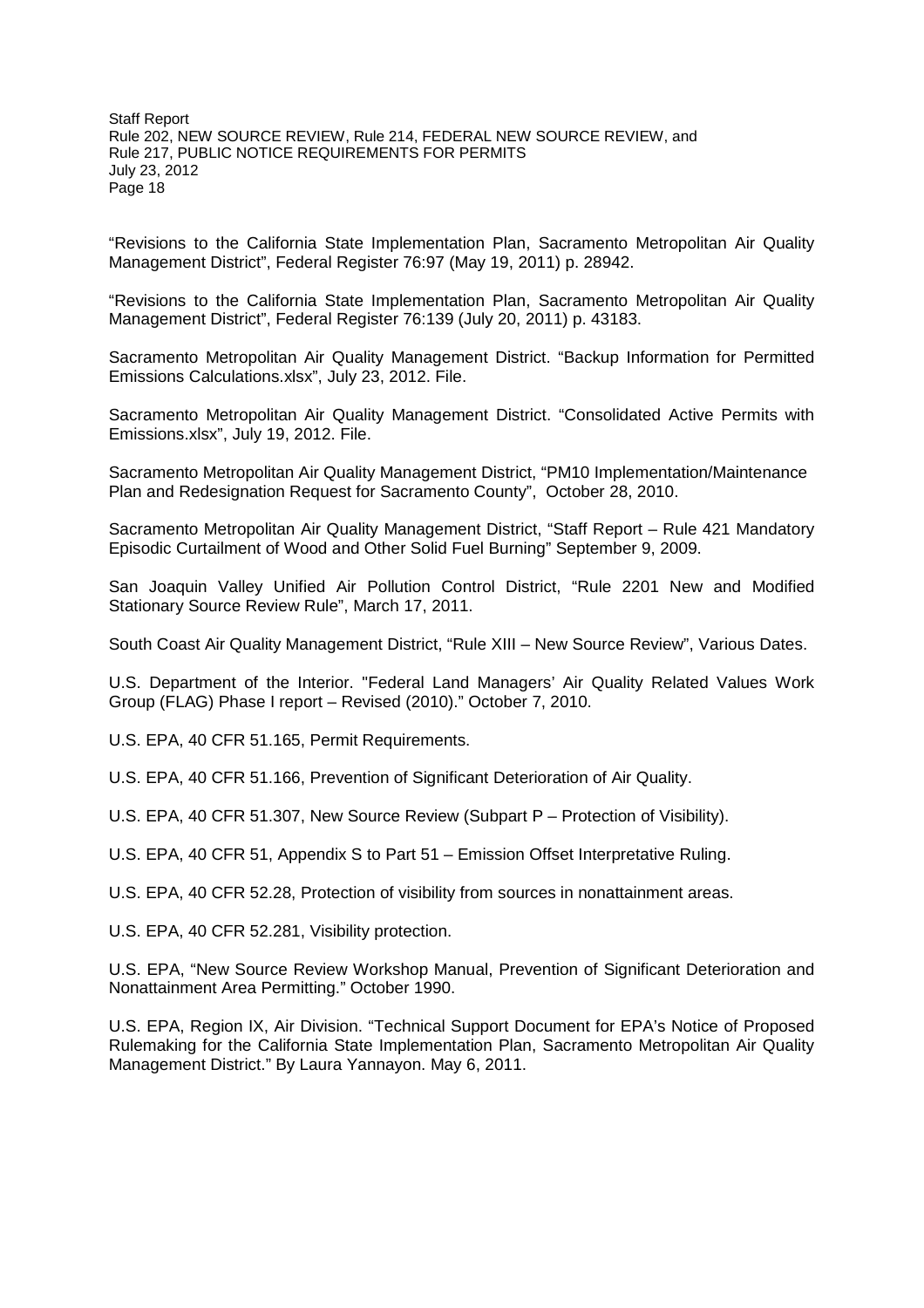# **APPENDIX A**

## **LIST OF CHANGES TO RULES Rule 202 – New Source Review**

| <b>NEW</b><br><b>SECTION</b><br><b>NUMBER</b> | <b>EXISTING</b><br><b>SECTION</b><br><b>NUMBER</b> | <b>PROPOSED CHANGES</b>                                                                                                                                                                                                                                                                                                                                                                                                                         |
|-----------------------------------------------|----------------------------------------------------|-------------------------------------------------------------------------------------------------------------------------------------------------------------------------------------------------------------------------------------------------------------------------------------------------------------------------------------------------------------------------------------------------------------------------------------------------|
| 102                                           | Same                                               | Added requirement to applicability that any source or modification<br>that becomes a major source or major modification solely due to a<br>relaxation in a federally enforceable limitation, then that source or<br>modification is subject to the rule as though the source or<br>modification had not yet commenced construction.<br><b>This</b><br>requirement is consistent with 40 CFR 51.165(a)(5)(ii) and EPA<br>comment #12 in the TSD. |
|                                               |                                                    | In addition, updated the applicability note to include that all sources<br>are subject Rule 217 since the amendments remove the noticing<br>requirements from this rule and put those requirements into new<br>Rule 217 as part of the District New Source Review program.                                                                                                                                                                      |
| 111.3                                         | Same                                               | Revised section reference.                                                                                                                                                                                                                                                                                                                                                                                                                      |
| N/A                                           | 113                                                | Moved section to Rule 217.                                                                                                                                                                                                                                                                                                                                                                                                                      |
| 113                                           | 114                                                | Section renumbered and revised section reference.                                                                                                                                                                                                                                                                                                                                                                                               |
| 114-115                                       | 115-116                                            | Sections renumbered.                                                                                                                                                                                                                                                                                                                                                                                                                            |
| 116                                           | 117                                                | Section number reserved to maintain section references consistent<br>with Rule 214 (adding a new exemption for all attainment and<br>unclassified pollutants, see Section 116 in Rule 214).                                                                                                                                                                                                                                                     |
| 117                                           | N/A                                                | Added exemption from visibility analysis requirements (Sections 309<br>and 413) for all non-major sources and non-major modifications.                                                                                                                                                                                                                                                                                                          |
| 204                                           | N/A                                                | Added "Begin Actual Construction" definition for the term used in<br>the definition of construction commences.<br>This definition is<br>consistent with both the 2002 and the current version of 40 CFR<br>$51.165(a)(1)(xv)$ .                                                                                                                                                                                                                 |
| 205-207                                       | 204-206                                            | Sections renumbered.                                                                                                                                                                                                                                                                                                                                                                                                                            |
| 208                                           | N/A                                                | Added "Class I Area" definition for the term used in the<br>requirements for sources impacting Class I areas pursuant to<br>Section 416. This definition is consistent with the Clean Air Act<br>Section 162(a) and all of 40 CFR Part 81 Subpart D (including 40<br>CFR 81.405.)                                                                                                                                                               |
| 209-212                                       | 207-210                                            | Sections renumbered.                                                                                                                                                                                                                                                                                                                                                                                                                            |
| 213.3b                                        | 211.3b                                             | Added requirement that creditable emission decreases for all major<br>stationary sources be "federally enforceable" consistent with EPA<br>comment #8c in the TSD.                                                                                                                                                                                                                                                                              |
| 214                                           | 212                                                | Section renumbered and revised section reference.                                                                                                                                                                                                                                                                                                                                                                                               |
| 215                                           | 213                                                | Section renumbered.                                                                                                                                                                                                                                                                                                                                                                                                                             |
| 216                                           | 214                                                | Section renumbered and revised section reference.                                                                                                                                                                                                                                                                                                                                                                                               |
| 217-218                                       | 215-216                                            | Sections renumbered.                                                                                                                                                                                                                                                                                                                                                                                                                            |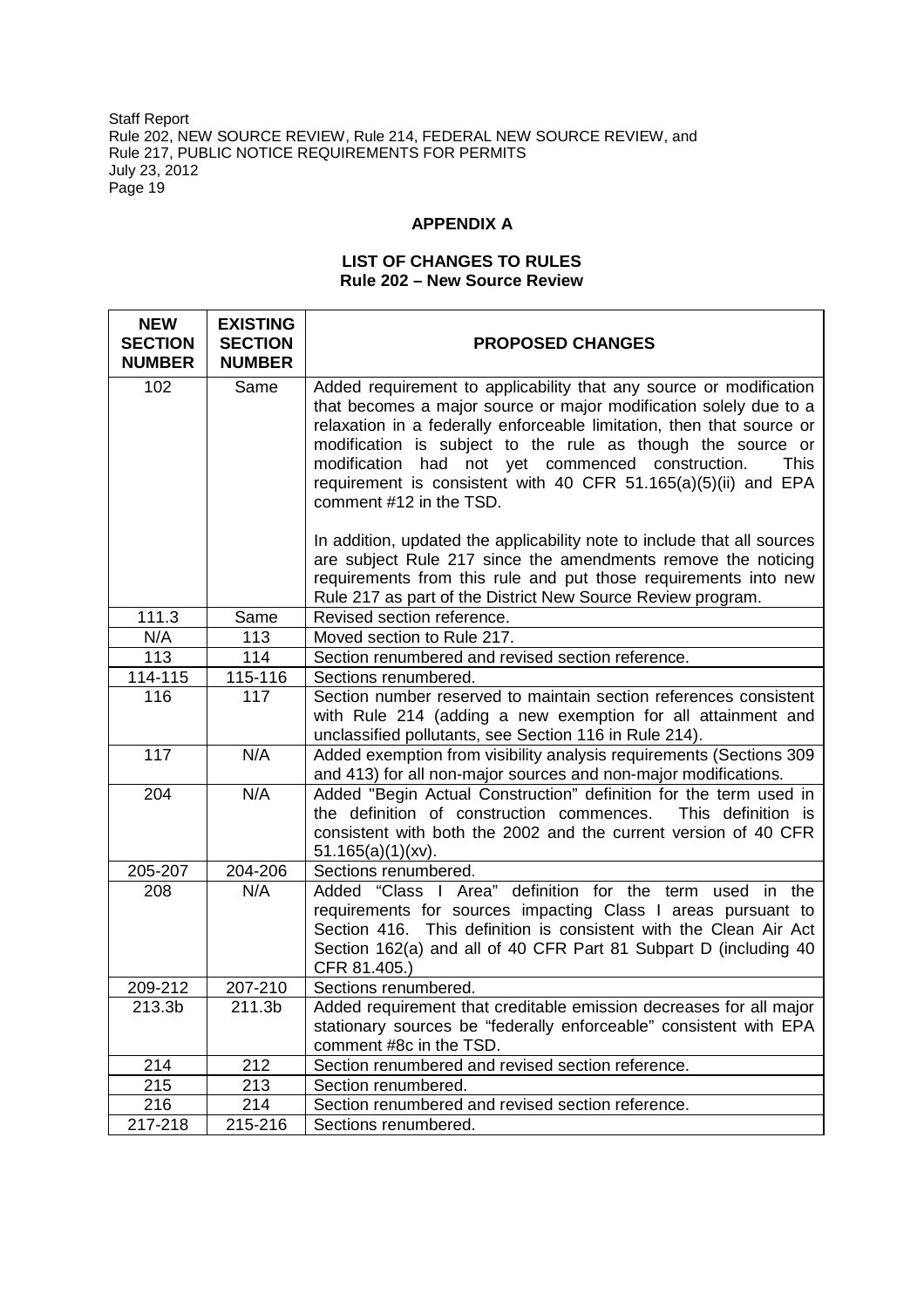| <b>NEW</b><br><b>SECTION</b><br><b>NUMBER</b> | <b>EXISTING</b><br><b>SECTION</b><br><b>NUMBER</b> | <b>PROPOSED CHANGES</b>                                                                                                                                                                                                                                                                                                                                                                                                                                                     |
|-----------------------------------------------|----------------------------------------------------|-----------------------------------------------------------------------------------------------------------------------------------------------------------------------------------------------------------------------------------------------------------------------------------------------------------------------------------------------------------------------------------------------------------------------------------------------------------------------------|
| 219                                           | N/A                                                | Added "federal land manager" definition consistent with 40 CFR<br>51.165(a)(1)(xlii). This term is used in Sections 309 and 416.                                                                                                                                                                                                                                                                                                                                            |
| 220                                           | 217                                                | Section renumbered and revised section references.                                                                                                                                                                                                                                                                                                                                                                                                                          |
| 221                                           | N/A                                                | Added "federally enforceable" definition consistent with both the<br>2002 and the current version of 40 CFR 51.165(a)(1)(xiv) and EPA<br>comment #8c in the TSD. This term only applies to major stationary<br>sources and will be utilized in addition to the term "enforceable as a<br>practical matter" as needed to address EPA comments in the TSD.<br>The District's new source review rules in the SIP include Rule 203,<br>Prevention of Significant Deterioration. |
| 222-226                                       | 218-222                                            | Section renumbered and revised section references.                                                                                                                                                                                                                                                                                                                                                                                                                          |
| 227                                           | 223                                                | Revised the introductory language to mirror the definition of<br>modification to remove ambiguity and circular reference.<br>In.<br>addition, revised section number, references, and grammar.                                                                                                                                                                                                                                                                              |
| 227.3 <sub>b</sub>                            | N/A                                                | Added nitrogen oxides to the list of precursors for PM2.5 under the<br>definition of major modification. Nitrogen oxides are correctly listed<br>as a precursor in the definition of precursor (Section 229).                                                                                                                                                                                                                                                               |
| 227.3с-е                                      | 223.3b-d                                           | Sections renumbered.                                                                                                                                                                                                                                                                                                                                                                                                                                                        |
| 227.6                                         | N/A                                                | Added list of changes that are not considered a major modification<br>(or modification) for the purposes of the rule. This is identical<br>language as in Section 229.3.                                                                                                                                                                                                                                                                                                    |
| 228                                           | 224                                                | Removed reference to Rule 207 and replaced with the list of 28<br>source categories for which fugitive emissions are included in the<br>determination of major stationary source. The list of the 28 source<br>categories is consistent with 40 CFR 51.165(a)(1)(iv)(C). This is<br>consistent with EPA comment #14 in the TSD.                                                                                                                                             |
| 229                                           | 225                                                | Added reference to the definition of "historic potential emissions." In<br>some cases, historic potential emissions will be historic actual<br>emissions.<br>Also, section renumbered and revised section<br>reference.                                                                                                                                                                                                                                                     |
| 230                                           | N/A                                                | Added "necessary preconstruction approvals or permits" definition<br>consistent with both the 2002 and the current version of 40 CFR<br>51.165 (a)(1)(xvii) and EPA comment #8c in the TSD. This term is<br>used is in the definition of 'construction commences' (Section 210).                                                                                                                                                                                            |
| 231-233                                       | 226-228                                            | Sections renumbered.                                                                                                                                                                                                                                                                                                                                                                                                                                                        |
| 234                                           | 229                                                | Changed the term "enforceable as a practical matter" to "federally<br>enforceable" consistent with EPA comment #8c in the TSD. In<br>addition, this section only applies to major stationary sources;<br>therefore, "federally enforceable" is the correct term.                                                                                                                                                                                                            |
| 235-236                                       | 230-231                                            | Revised to match EPA's recent change in the federal test method to<br>include condensable emissions for particulate matter (see 77 FR<br>15656).                                                                                                                                                                                                                                                                                                                            |
| 237                                           | 232                                                | Section renumbered.                                                                                                                                                                                                                                                                                                                                                                                                                                                         |
| 238                                           | 233                                                | Revised "potential to emit" definition to be consistent with EPA                                                                                                                                                                                                                                                                                                                                                                                                            |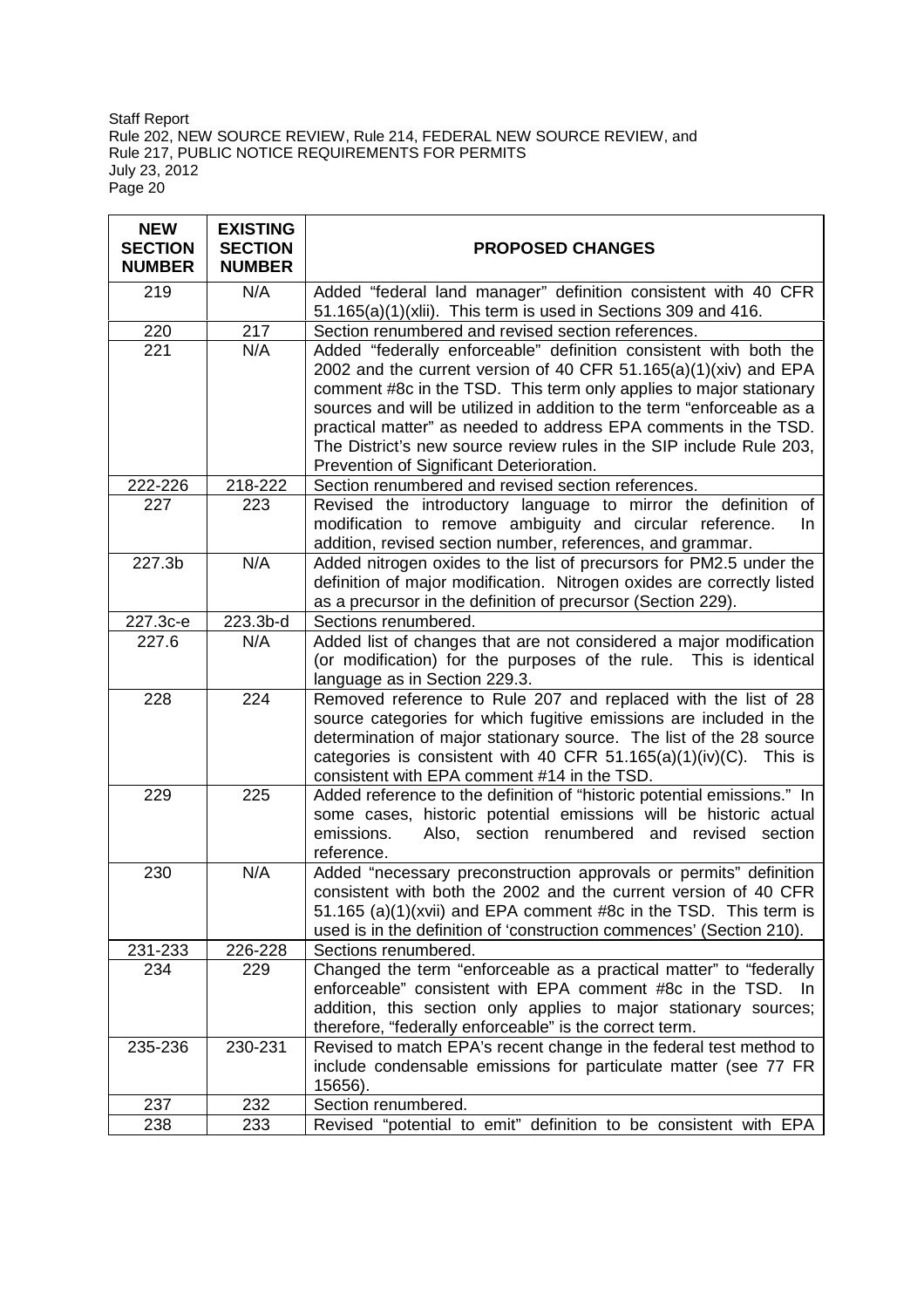| <b>NEW</b><br><b>SECTION</b><br><b>NUMBER</b> | <b>EXISTING</b><br><b>SECTION</b><br><b>NUMBER</b> | <b>PROPOSED CHANGES</b>                                                                                                                                                                                                                                                                                                                                                                                                                                      |
|-----------------------------------------------|----------------------------------------------------|--------------------------------------------------------------------------------------------------------------------------------------------------------------------------------------------------------------------------------------------------------------------------------------------------------------------------------------------------------------------------------------------------------------------------------------------------------------|
|                                               |                                                    | comment #8c in the TSD. The potential to emit must be incorporate                                                                                                                                                                                                                                                                                                                                                                                            |
|                                               |                                                    | as a permit condition that is "enforceable as a practical matter" and                                                                                                                                                                                                                                                                                                                                                                                        |
|                                               |                                                    | "federally enforceable" for all major stationary sources.                                                                                                                                                                                                                                                                                                                                                                                                    |
| 239                                           | 234                                                | Section renumbered.                                                                                                                                                                                                                                                                                                                                                                                                                                          |
| 240                                           | 235                                                | Section renumbered and revised section reference.                                                                                                                                                                                                                                                                                                                                                                                                            |
| 241-250                                       | 236-250                                            | Sections renumbered.                                                                                                                                                                                                                                                                                                                                                                                                                                         |
| 301                                           | Same                                               | Revised section reference.                                                                                                                                                                                                                                                                                                                                                                                                                                   |
| $302.1 -$<br>302.3                            | Same                                               | Revised section references.                                                                                                                                                                                                                                                                                                                                                                                                                                  |
| 302.10                                        | Same                                               | Revised section reference.                                                                                                                                                                                                                                                                                                                                                                                                                                   |
| 300                                           | Same                                               | Revised section reference.                                                                                                                                                                                                                                                                                                                                                                                                                                   |
| $303.1 -$<br>303.2                            | Same                                               | Revised chart to remove ambiguity in applying offset ratios for non-<br>major modifications at major sources. The offset ratio for minor<br>modifications at major sources should either be 1.2 to 1.0 if $<$ 15<br>miles from the source, or 1.0 to 1.0 for same source.<br><b>This</b><br>clarification does not change the applicability or intent and is<br>consistent with the most recent changes to the NSR rules. Also<br>revised section reference. |
| 305                                           | Same                                               | Removed interpollutant offset ratios consistent with recent EPA<br>policy (McCarthy, 2011). An offset ratio may be allowed if<br>established and approved in an attainment demonstration, or<br>maintenance plan, in the case of attainment and the ratio is<br>approved by EPA.                                                                                                                                                                             |
| 309                                           | N/A                                                | Added section to allow the Air Pollution Control Officer to deny an<br>Authority to Construct or Permit to Operate if the Air Pollution<br>Control Officer finds that a proposed new major stationary source or<br>major modification would have an adverse impact on visibility of a<br>Class I area pursuant to 40 CFR 51.307(b). This requirement is<br>consistent with EPA comment #13 in the TSD.                                                       |
| 400                                           | Same                                               | Added requirement that all activities regulated by Rule 202 are<br>subject to Rule 217. Moved all public noticing and comment<br>requirements to Rule 217. All activities regulated by Rule 202 are<br>subject to Rule 217 as part of the District's New Source Review of<br>all permit applications. Power plants also continue to be subject to<br>the review requirements of Section 415.                                                                 |
| 401                                           | Same                                               | Revised section reference.                                                                                                                                                                                                                                                                                                                                                                                                                                   |
| 402-402.3                                     | Same                                               | Added administrative procedure to require major sources that may<br>affect visibility of a Class I area to provide an analysis as part of a<br>complete application. The analysis is necessary for a complete<br>application when noticing the Federal Land Manager as required by<br>Rule 217.                                                                                                                                                              |
| N/A                                           | 405.1                                              | Moved section to Rule 217.                                                                                                                                                                                                                                                                                                                                                                                                                                   |
| N/A                                           | 406 and                                            | Moved sections to Rule 217                                                                                                                                                                                                                                                                                                                                                                                                                                   |
|                                               | 407                                                |                                                                                                                                                                                                                                                                                                                                                                                                                                                              |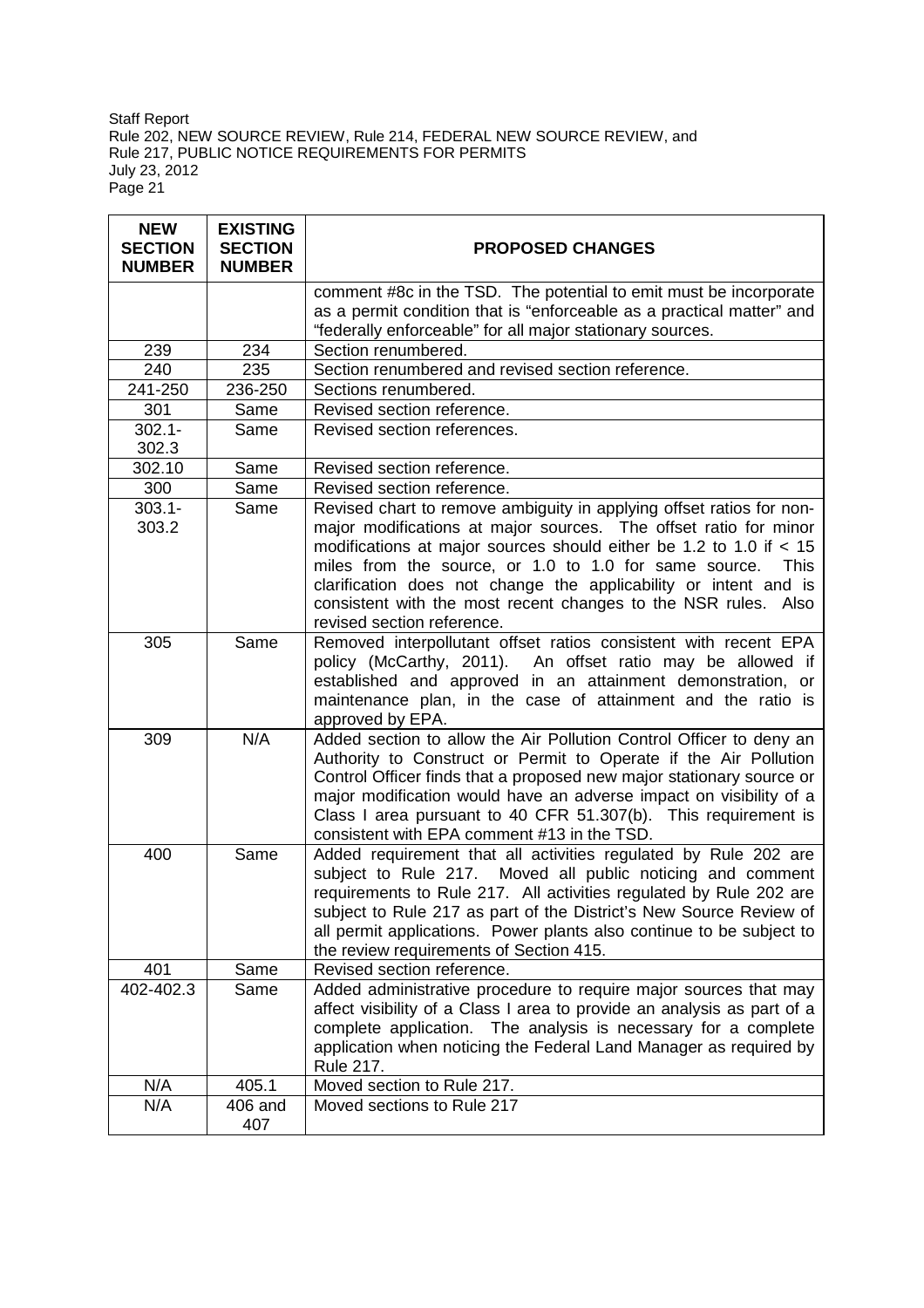| <b>NEW</b><br><b>SECTION</b><br><b>NUMBER</b> | <b>EXISTING</b><br><b>SECTION</b><br><b>NUMBER</b> | <b>PROPOSED CHANGES</b>                                                                                                                                                                                                                                                                                                                |
|-----------------------------------------------|----------------------------------------------------|----------------------------------------------------------------------------------------------------------------------------------------------------------------------------------------------------------------------------------------------------------------------------------------------------------------------------------------|
| 407 and                                       | 409 and                                            | Revised section references.                                                                                                                                                                                                                                                                                                            |
| 408                                           | 410                                                |                                                                                                                                                                                                                                                                                                                                        |
| N/A                                           | 409.2                                              | Moved section to Rule 217.                                                                                                                                                                                                                                                                                                             |
| 408.3c                                        | 410.3c                                             | Added the term "federally enforceable" consistent with EPA<br>comment #8c in the TSD. In addition, this section only applies to<br>major stationary sources; therefore, "federally enforceable" is the<br>correct term.                                                                                                                |
| 409 and<br>410                                | 411 and<br>412                                     | Sections renumbered.                                                                                                                                                                                                                                                                                                                   |
| 411                                           | 413                                                | Sections renumbered and revised section references.                                                                                                                                                                                                                                                                                    |
| N/A                                           | 413.1                                              | Moved section to Rule 217.                                                                                                                                                                                                                                                                                                             |
| 412                                           | 414                                                | Section renumbered and revised section reference.                                                                                                                                                                                                                                                                                      |
| 413                                           | N/A                                                | Added administrative requirement for applicants to provide the Air<br>Pollution Control Officer with an analysis of impairment to visibility of<br>any Class I area. This is consistent with 40 CFR 51.307 &<br>$51.166(o)$ .                                                                                                          |
| 414                                           | 415                                                | Revised to maintain consistency of that the section applies to power<br>plants that are over 50 megawatts.                                                                                                                                                                                                                             |
| 414.3                                         | 415.3                                              | Revised language to clarify the requirement that power plants are<br>subject to all District rules and regulations that apply to applications<br>for a permit to construct. For preconstruction review of a permit<br>application the following rules would include, but are not limited to,<br>Rules 202, 203, 214, and new Rule 217. |
| 414.5                                         | 414.5                                              | Revised language to clarify the reference for public notice and<br>comment requirements that all District rule requirements must be<br>met for a power plant to receive a determination of compliance.<br>This change eliminates the ambiguous reference (i.e. "this" to the<br>appropriate rule).                                     |

**Rule 214 – Federal New Source Review**

| <b>NEW</b><br><b>SECTION</b><br><b>NUMBER</b> | <b>EXISTING</b><br><b>SECTION</b><br><b>NUMBER</b> | <b>PROPOSED CHANGES</b><br>(All changes in proposed Rule 202 are similarly proposed for<br>Rule 214. This table articulates the rationale for differences<br>from the Proposed Rule 202 Language.)                                                                                                                                                                                   |
|-----------------------------------------------|----------------------------------------------------|--------------------------------------------------------------------------------------------------------------------------------------------------------------------------------------------------------------------------------------------------------------------------------------------------------------------------------------------------------------------------------------|
| 102                                           | Same                                               | Added note that Rule 217 applies to all sources subject to Rule 214.<br>This is a reminder to applicants that the public notice requirements<br>are applicable to permit applications subject to new source review.                                                                                                                                                                  |
| 116                                           | 117                                                | Changed exemption to apply to any regulated air pollutant (or<br>precursors to that pollutant) that Sacramento County has been<br>designated or re-designated as attainment or unclassified for the<br>federal NAAQS. Sources are subject to Prevention of Significant<br>Deterioration for attainment pollutants and continue to be subject to<br>the NSR requirements of Rule 202. |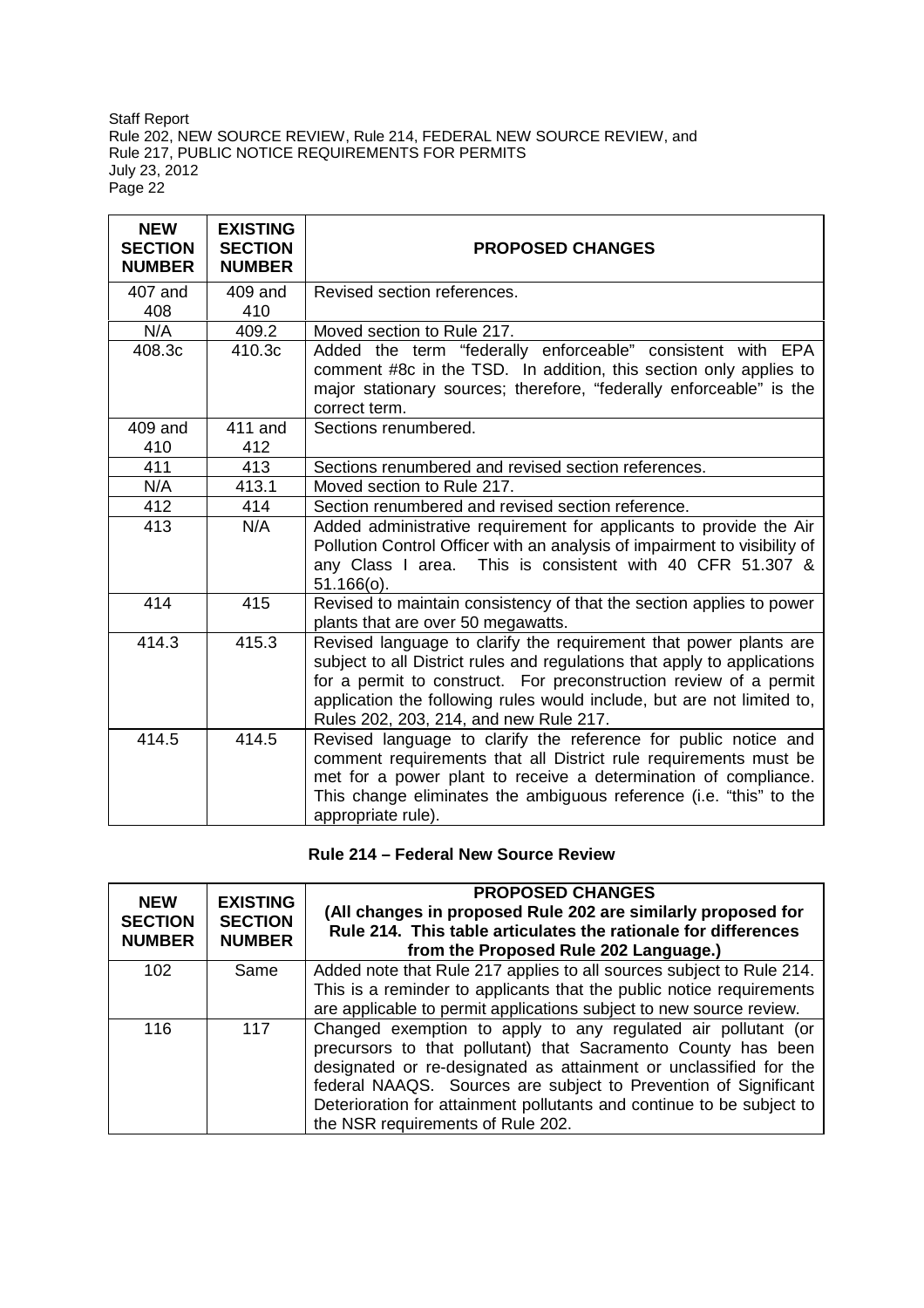| <b>NEW</b><br><b>SECTION</b><br><b>NUMBER</b> | <b>EXISTING</b><br><b>SECTION</b><br><b>NUMBER</b> | <b>PROPOSED CHANGES</b><br>(All changes in proposed Rule 202 are similarly proposed for<br>Rule 214. This table articulates the rationale for differences<br>from the Proposed Rule 202 Language.) |
|-----------------------------------------------|----------------------------------------------------|----------------------------------------------------------------------------------------------------------------------------------------------------------------------------------------------------|
| 117                                           | N/A                                                | Added exemption from visibility analysis requirements (Sections 309                                                                                                                                |
|                                               |                                                    | and 413) for non-major modifications. In Rule 214, this exemption                                                                                                                                  |
|                                               |                                                    | is applicable to non-major modifications at major sources.                                                                                                                                         |
| 213.3b                                        | 211.3b                                             | Changed the term "enforceable as a practical matter" to "federally                                                                                                                                 |
|                                               |                                                    | enforceable" consistent with EPA comment #8c in the TSD.                                                                                                                                           |
| 238                                           | 233                                                | Replaced reference to Rule 207 with reference to Section 228 that                                                                                                                                  |
|                                               |                                                    | lists the 28 source categories required to consider fugitive                                                                                                                                       |
|                                               |                                                    | emissions in the calculation of potential to emit.                                                                                                                                                 |
| 303                                           | Same                                               | Revised section reference and grammar.                                                                                                                                                             |

# **Rule 217 – Public Notice Requirements for Permits**

| <b>SECTION</b><br><b>NUMBER</b> | <b>PROPOSED PROVISION</b>                                                                                                                                                                                                                                                                                                                                                                                                                                                                                                                                   |
|---------------------------------|-------------------------------------------------------------------------------------------------------------------------------------------------------------------------------------------------------------------------------------------------------------------------------------------------------------------------------------------------------------------------------------------------------------------------------------------------------------------------------------------------------------------------------------------------------------|
| 101                             | Set the purpose of the rule to provide an administrative mechanism for public<br>notification and review of permits.                                                                                                                                                                                                                                                                                                                                                                                                                                        |
| 102                             | Set the applicability of the rule to all sources that require a permit under Rule 201,<br>GENERAL PERMIT REQUIREMENTS. The applicability section is consistent<br>with Rule 202.                                                                                                                                                                                                                                                                                                                                                                            |
| 103                             | Set the severability section consistent with other District rules.                                                                                                                                                                                                                                                                                                                                                                                                                                                                                          |
| 110                             | Added exemption from notification requirements, previously from Rule 202 and<br>Rule 214, for any application for any new or modified emissions unit where the<br>potential to emit from the project is less than the listed amounts. The exemption<br>level for SOx has been lowered from 13,650 lbs/qtr to 9,200 lbs/qtr to be<br>consistent with the 1991 version of the rule as required by SB288. The levels for<br>exemption are lower than major source thresholds; therefore, this exemption<br>complies with SB288 and EPA comment #9b in the TSD. |
| 200                             | Added definition section incorporating definitions from Rule 101, Rule 201, and<br>Rule 214 by reference. Rule 202 is not references because Rule 217 is going to<br>be SIP submitted and Rule 202 will not be SIP submitted.                                                                                                                                                                                                                                                                                                                               |
| 201                             | Added "final action" definition consistent with the procedures of Rule 202 and<br>Rule 214. This definition is necessary to provide reference for the noticing<br>sections that refer to procedures in the new source review rule.                                                                                                                                                                                                                                                                                                                          |
| 202                             | Added "potential to emit" definition including fugitive emissions for all sources<br>consistent with Rule 202. These noticing procedures of this rule match what were<br>previously in Rule 202. This definition meets the federal definition of potential to<br>emit found in 40 CFR 51.165(a)(1)(iii).                                                                                                                                                                                                                                                    |
| 203                             | Added "preliminary decision" definition consistent with the procedures of Rule 202<br>and Rule 214. This definition is necessary to provide reference for the noticing<br>sections that refer to other new source review administrative procedures.                                                                                                                                                                                                                                                                                                         |
| 401                             | Added "public notification, inspection, and review" section containing the noticing<br>requirements, from Rule 202, Rule 214, and 40 CFR 51.161.                                                                                                                                                                                                                                                                                                                                                                                                            |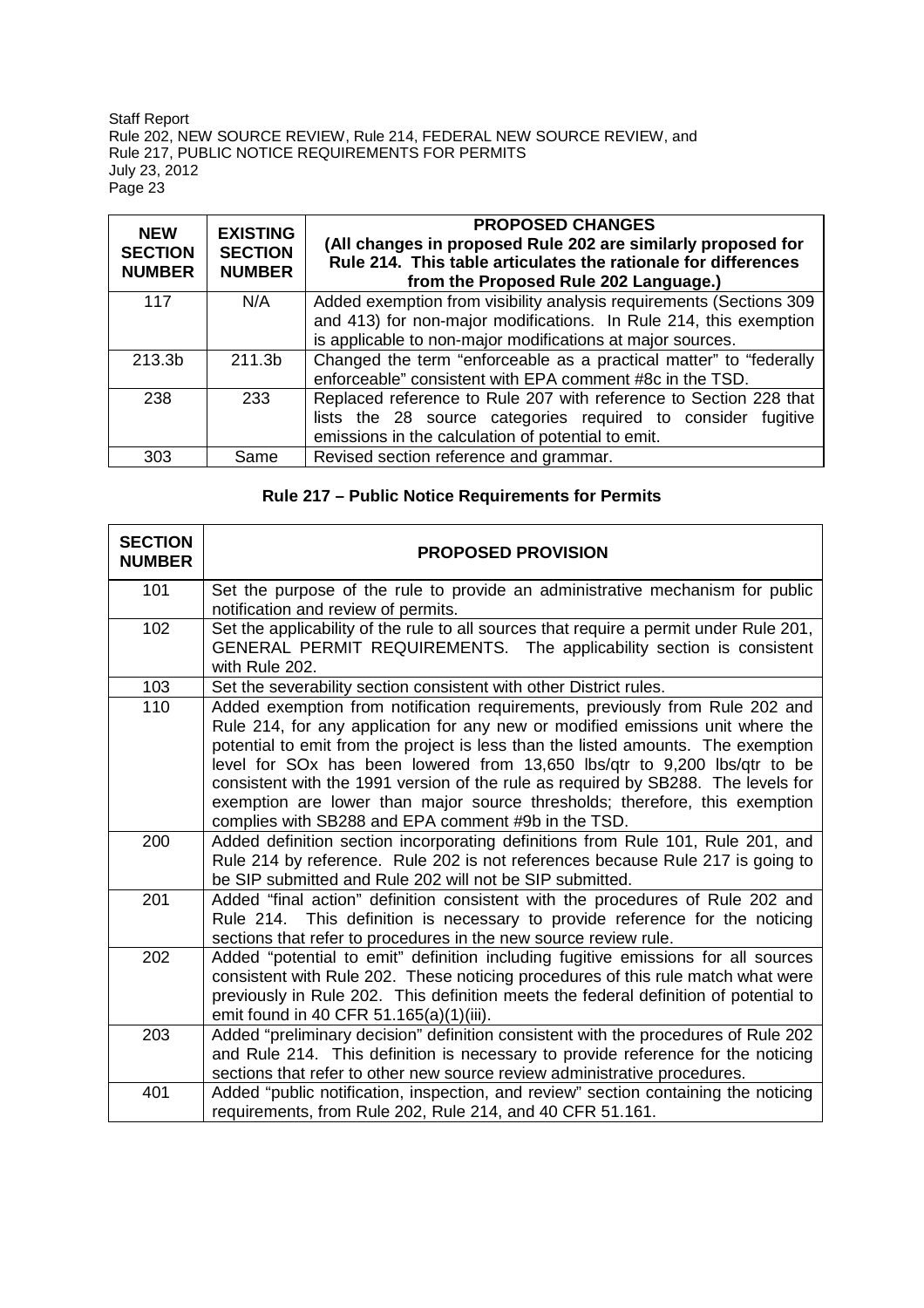| <b>SECTION</b><br><b>NUMBER</b> | <b>PROPOSED PROVISION</b>                                                                                                                                                                                                                                                                                                                                                                                                                                                                                                                                                                                                                                                                                                                        |
|---------------------------------|--------------------------------------------------------------------------------------------------------------------------------------------------------------------------------------------------------------------------------------------------------------------------------------------------------------------------------------------------------------------------------------------------------------------------------------------------------------------------------------------------------------------------------------------------------------------------------------------------------------------------------------------------------------------------------------------------------------------------------------------------|
| 401.1                           | Added "preliminary decision notification" section containing the noticing<br>procedures from Rule 202 and Rule 214 consistent with 40 CFR 51.161(b)(1) and<br>(d).                                                                                                                                                                                                                                                                                                                                                                                                                                                                                                                                                                               |
| 401.2                           | Added "publication and public comment" section containing the publication and<br>comment procedures from Rule 202 and 214, and is consistent with the<br>procedures of 40 CFR 51.161(b)(2 & 3).                                                                                                                                                                                                                                                                                                                                                                                                                                                                                                                                                  |
| 401.3                           | Added "public inspection" section containing the document inspection procedures<br>from Rule 202 and Rule 214, and consistent with 40 CFR $51.161(a)$ and $(b)(1)$ .                                                                                                                                                                                                                                                                                                                                                                                                                                                                                                                                                                             |
| 401.4                           | Added "authority to construct, final action notification" section similar to the<br>noticing procedures that were previously in Rule 202 and Rule 214<br>The final<br>action notification will now be published on the District's website rather than in a<br>Notification on the District's website is<br>newspaper of general circulation.<br>considered to be equivalent.                                                                                                                                                                                                                                                                                                                                                                     |
| 402                             | Added "notification for class I visibility and Federal Land Manager consultation<br>section containing the additional procedures necessary for sources that require a<br>visibility analysis to be prepared. This section follows the procedures of 40 CFR<br>51.307 - New Source Review. 40 CFR 51.307 requires review of any major<br>stationary source or major modification shall be conduct in accordance with 40<br>CFR 51.166(o), $p(1)$ through $p(2)$ , and (q). These are the same procedures<br>utilized for visibility analyses required by Prevention of Significant Deterioration<br>regulations.                                                                                                                                  |
| 402.1                           | Added section for Class I public hearing procedures. For applications that require<br>a visibility analysis, a public hearing is required pursuant to 40 CFR<br>$51.166(q)(2)(v)$ . All comments at the public hearing must be documented for<br>consideration as required by Section 402.3.                                                                                                                                                                                                                                                                                                                                                                                                                                                     |
| 402.2                           | Added section for the addition public inspection procedures. In addition to the<br>public inspection procedures of Section 401.3, the District must make available<br>for public inspection all written comments as required by 40 CFR $51.166(q)(2)(vi)$ .<br>These addition written comments (beyond Section 401.3) include: all comments<br>received at any public hearing(s) in making a final decision on the approvability of<br>an application, these comments would include comment from the Federal Land<br>Manager.                                                                                                                                                                                                                    |
| 402.3                           | Added section for the written notification procedures. The additional procedures<br>require sending the public notification to additional public officials and agencies<br>as defined in 40 CFR 51.166(q)(2)(iv). These officials and agencies having<br>cognizance over Class I areas include: any other state or local air pollution control<br>agencies, the chief executives of the city and county where the source would be<br>located, any comprehensive regional land use planning agency, and any State,<br>Federal Land Manager, or Indian Governing body whose lands may be affected<br>by emissions from the source or modification. The timing of this public notification<br>is more stringent than a typical public notification. |
| 403                             | Added "emission calculations" section containing the calculation procedures<br>previously from Rule 202 and Rule 214 for determining exemption applicability of<br>Section 113.                                                                                                                                                                                                                                                                                                                                                                                                                                                                                                                                                                  |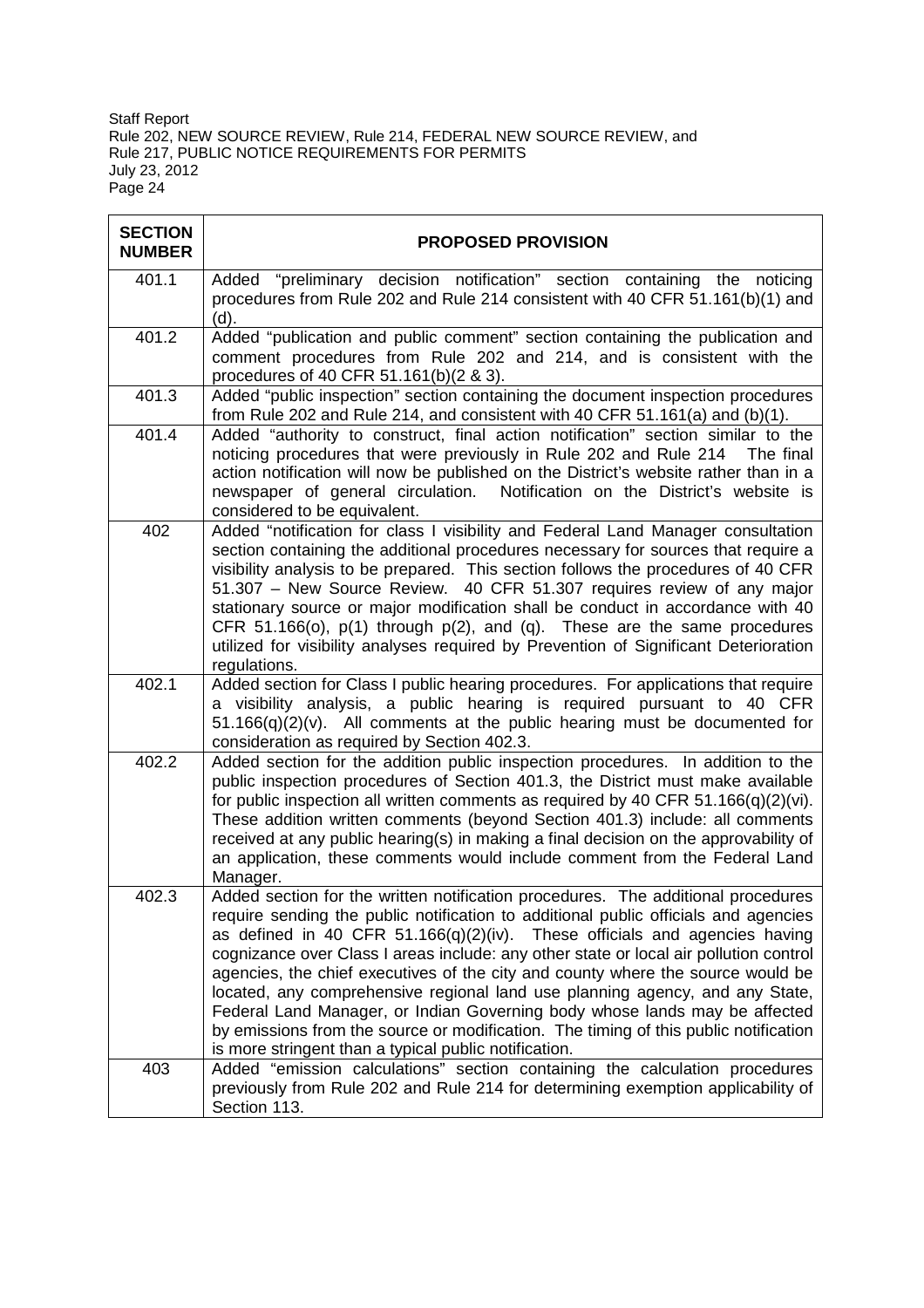### **Appendix B**

### **Public Comments**

### **Public Workshop: July 10, 2012, 10:00 a.m.**

- **Attendees:** Stu Husband, SMUD Chelsea Westerberg, Aerojet John Lane, Teichert Alfredo Nieto, Procter & Gamble
- **Comment #1:** What is the specific emission offset ratio that would apply if the emission offset sanction is invoked by U.S. EPA?
- **Response:** Under sanctions the ratio shall be at least 2 to 1 for all distances for major stationary sources and major modifications. This is required under Section 179(b)(2) of the Clean Air Act.
- **Comment #2:** The U.S. EPA comments on Rule 214 (10/28/11 version) need to be addressed by February 18, 2013, right? Do you anticipate that the amendments will be approved?
- **Response:** Yes. We are planning to submit rules that are approvable.

### **Comment #3:** Can you show on a map the applicable Class 1 areas?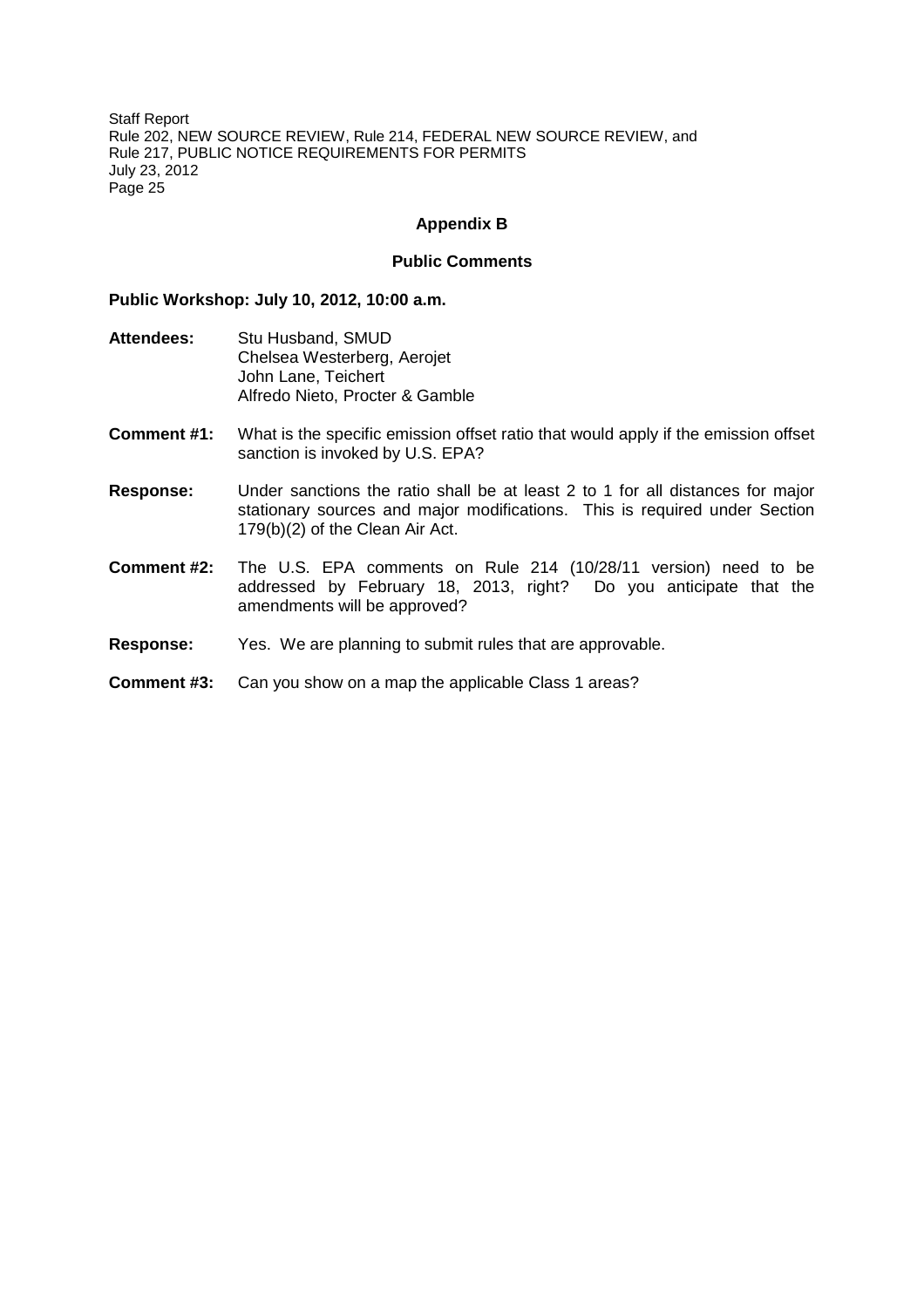### **Response:**



The Desolation Wilderness and the Mokelumne Wilderness are Class 1 areas within 100 kilometers of the eastern side of Sacramento County.

### **EPA comments sent via email dated June 6, 2012**

- **Comment #1 (Rule 202, Sections 309 & 413):** This rule does not apply to major sources or major modifications. Why not mark these sections as reserved?
- **Response:** Rule 202 applies to all sources, both minor and major stationary sources. No change made.
- **Comment #2 (Rule 214, Section 101):** The word "maintenance" must be retained as required by 40 CFR 51.160(a)(2).

**Response:** Change made, the word maintenance will be retained.

**Comment #3 (Rule 214, Section 113):** A threshold for PM2.5 should be added, otherwise a large increase in PM2.5 emissions may be exempted.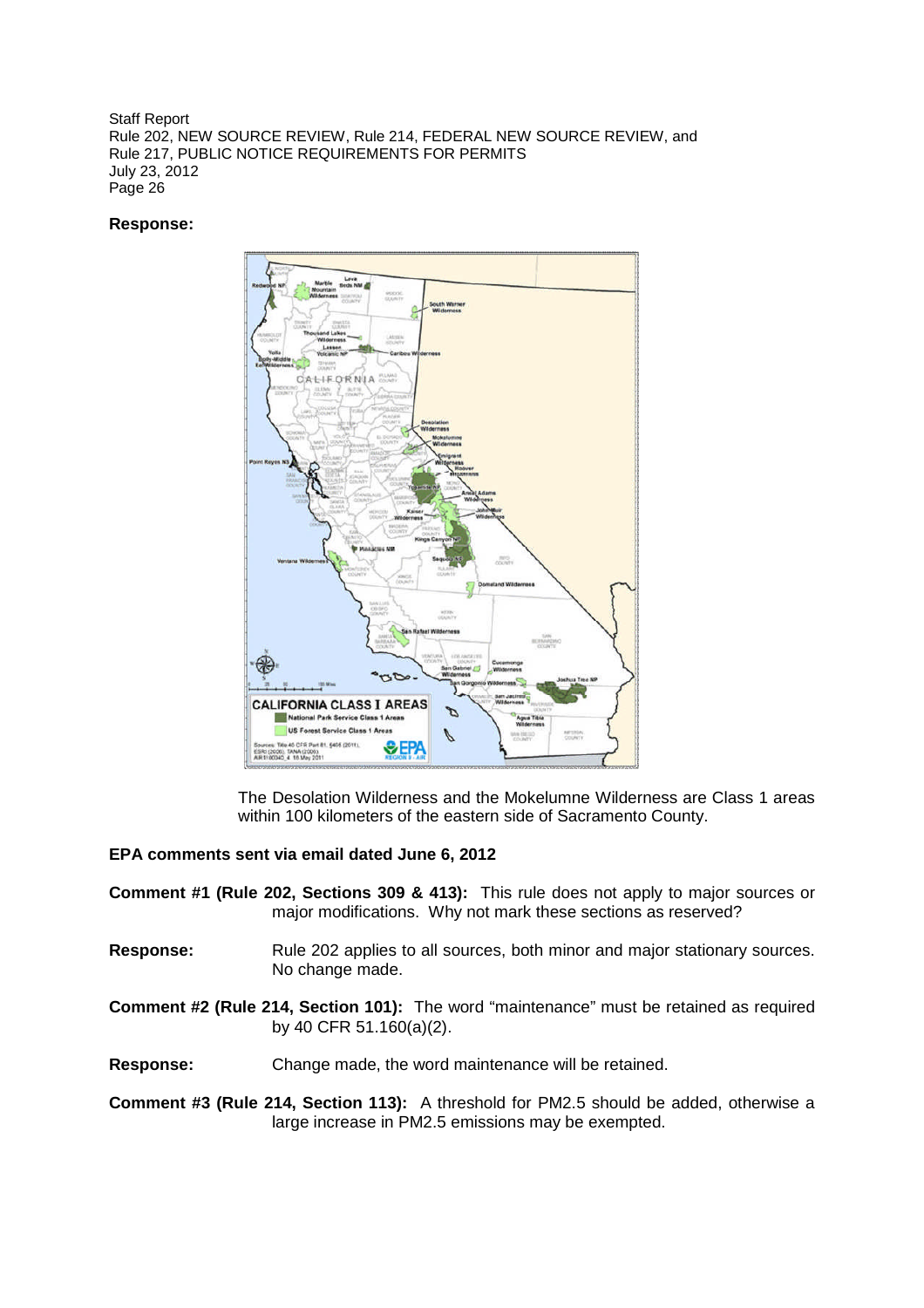- **Response:** The Section 113 thresholds are included solely due to State requirements (SB288) that prevent backsliding from the 1991 version of Rule 202. There were no PM2.5 requirements in the 1991 version of Rule 202, therefore, no PM2.5 thresholds are needed to prevent backsliding. Rule 214 meets federal requirements for significant increases in PM2.5. No change made.
- **Comment #4 (Rule 214, Section 116):** Revise section to clarify that the rule does not apply when redesignated until the effective date of the redesignation.
- **Response:** Staff disagrees. Section 116 specifies that Sacramento County must be designated unclassifiable or attainment "as codified in 40 CFR 81.305". That codification will not occur until after the effective date of the designation or redesignation. No change made.
- **Comment #5 (Rule 214, Section 221.3):** Remove reference to Rule 203 or reference all SIP approved rules.
- **Response:** Reference to Rule 203 removed.
- **Comment #6 (Rule 214, Section 227):** For PM10 precursors, the Clean Air Act does not require aggregation for any pollutants except Ozone.
- **Response:** Due to State requirements (SB288) the proposed rule must be at least as stringent as the 1991 version of Rule 202. The 1991 version of Rule 202 relied on the definition of major modification as was defined in 40 CFR 51.165. Therefore, the proposed rule must be at least as stringent as the 2002 version of 40 CFR 51.165. In the 2002 version of 40 CFR 51.165 the definition of a major modification was defined as a "… significant net emissions increase of any pollutant subject to regulation under the Act." No definition is given for a "significant net emissions increase." The definition of net emissions increase<sup>39</sup> includes aggregation for all pollutants. This definition is also consistent with EPA's NSR guidance from the 1990 New Source Review Workshop Manual<sup>40</sup>.

In light of the above, no change made.

- **Comment #7 (Rule 214, Section 227.2):** NOx and VOC are not considered PM10 precursors, so why include them here?
- **Response:** NOx and VOC are considered precursors in California and in the 1991 rule which listed these pollutants in the definition of precursor. As

 $39$  "Permit Requirements" 40 CFR 51.165(a)(1)(vi)(A), 2002 edition.

<sup>&</sup>lt;sup>40</sup> U.S. EPA, "New Source Review Workshop Manual, Prevention of Significant Deterioration and Nonattainment Area Permitting." Pages F.1- 9. October 1990.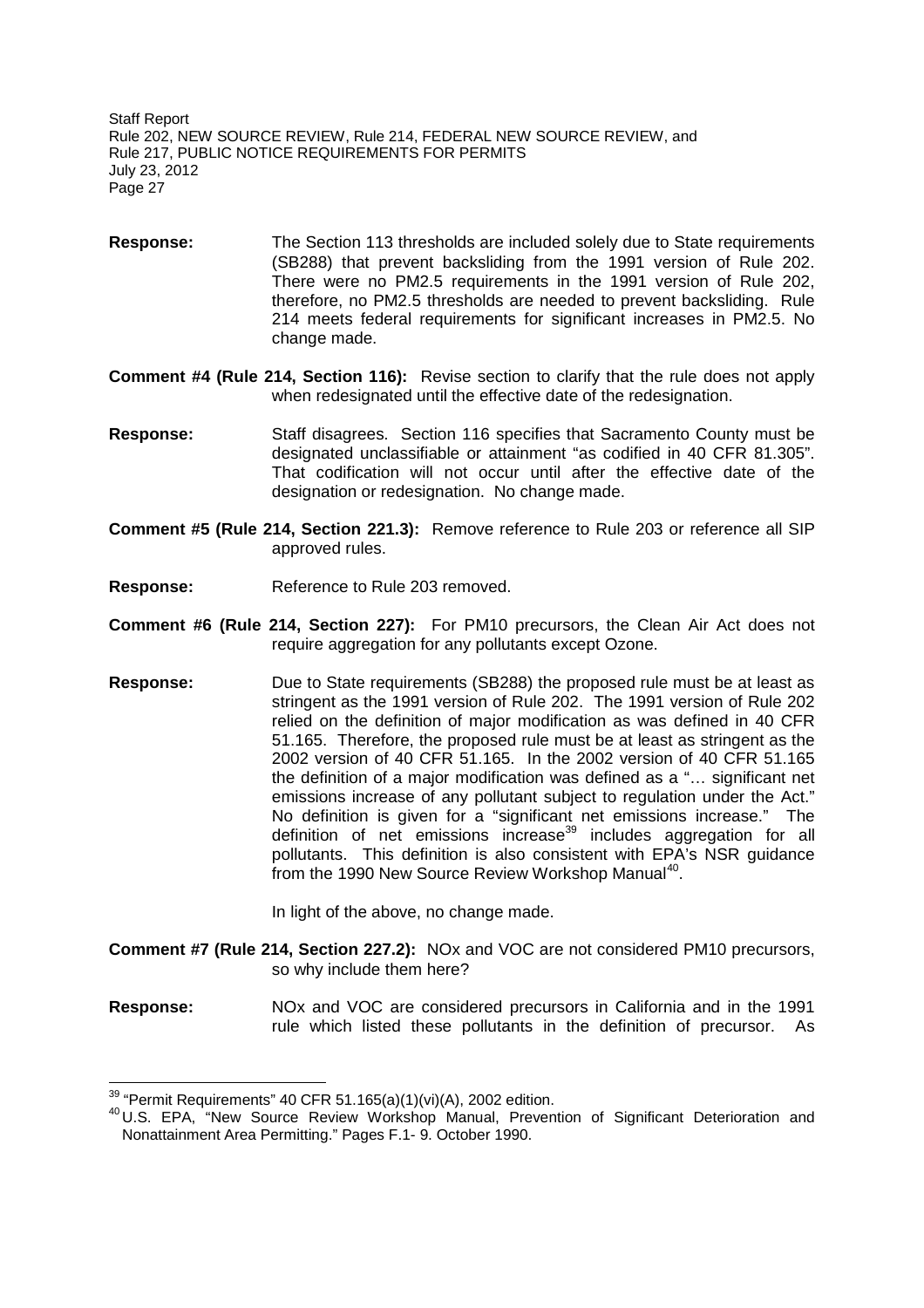> required by SB288, Staff must retain both NOx and VOC as PM10 precursors.

- **Comment #8 (Rule 214, Section 227.3):** Why isn't NOx included here too? NOx is a presumed precursor for PM2.5 and must be included.
- **Response:** Staff agrees. Change made.

**Comment #9 (Rule 214, Section 227.6):** Add the word "otherwise" for clarity.

- **Response:** Staff agrees. Change made.
- **Comment #10 (Rule 214, Section 413):** What criteria will be used to determine if a project "may affect" a Class I area? Some criteria must be specified.
- **Response:** Staff intends to follow the EPA guidance from EPA Region IV and the Federal Land Managers Air Group. These guidance documents state "that may affect" would include any new major stationary source or major modification that is within 100km of any Class I area and possibly sources further than 100km if other factors, such as the size of the stationary source cause concerns about possible visibility impacts to any Class I area.
- **Comment #11 (Rule 214, Section 413):** Reference to 40 CFR 51.307 is incorrect because that section is a plan requirement. The requirement for the source is a visibility analysis following the procedures in 40 CFR 51.166(o).
- **Response:** The reference to 40 CFR 51.307 is included to avoid confusion about why a reference to 40 CFR 51.166 Prevention of Significant Deterioration pertains to this rule which contains the nonattainment NSR requirements.
- **Comment #12 (Rule 217, Section 110):** What is the basis for the public notification thresholds? Are these the values that were previously in the SIP? Please include a discussion in the staff report as to how and why these values were chosen.
- **Response:** An analysis is provided in Appendix C and the Public Comments section in the Staff report.
- **Comment #13 (Rule 217, Section 401):** Each of the following sections begins with the same sentence. Consider moving to the beginning of the section introduction paragraph.
- **Response:** Staff agrees. Changes made.
- **Comment #14 (Rule 217, Section 402.1):** A public hearing is optional based on the APCO determination of a need or public request.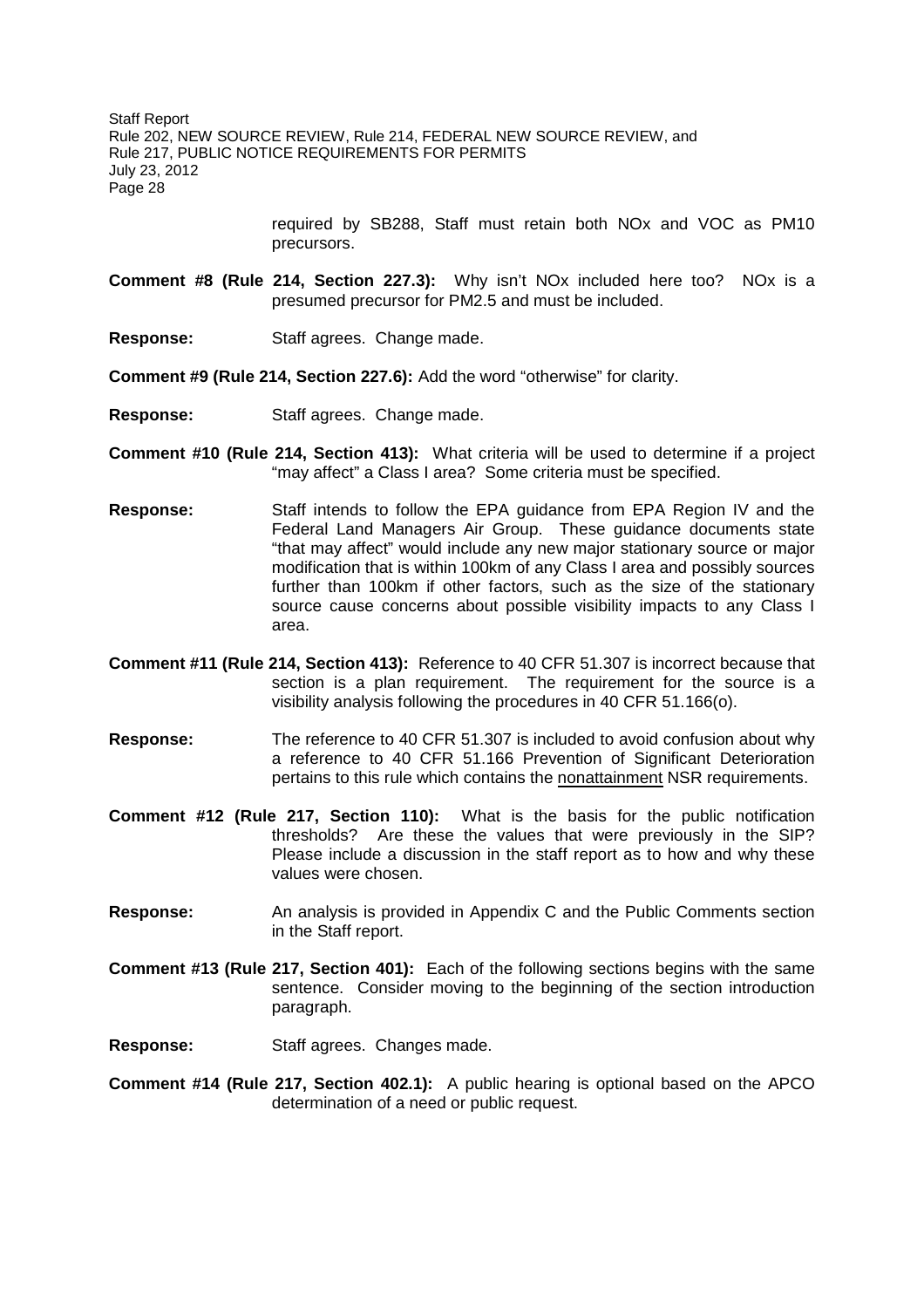**Response:** Staff disagrees that the APCO may determine that there is no need for a public hearing, however we agree that our obligation is only to provide an opportunity for the public to request a public hearing. Section 402.1 has been changed to match 40 CFR  $51.166(q)(2)(v)$  that requires an opportunity for a public hearing.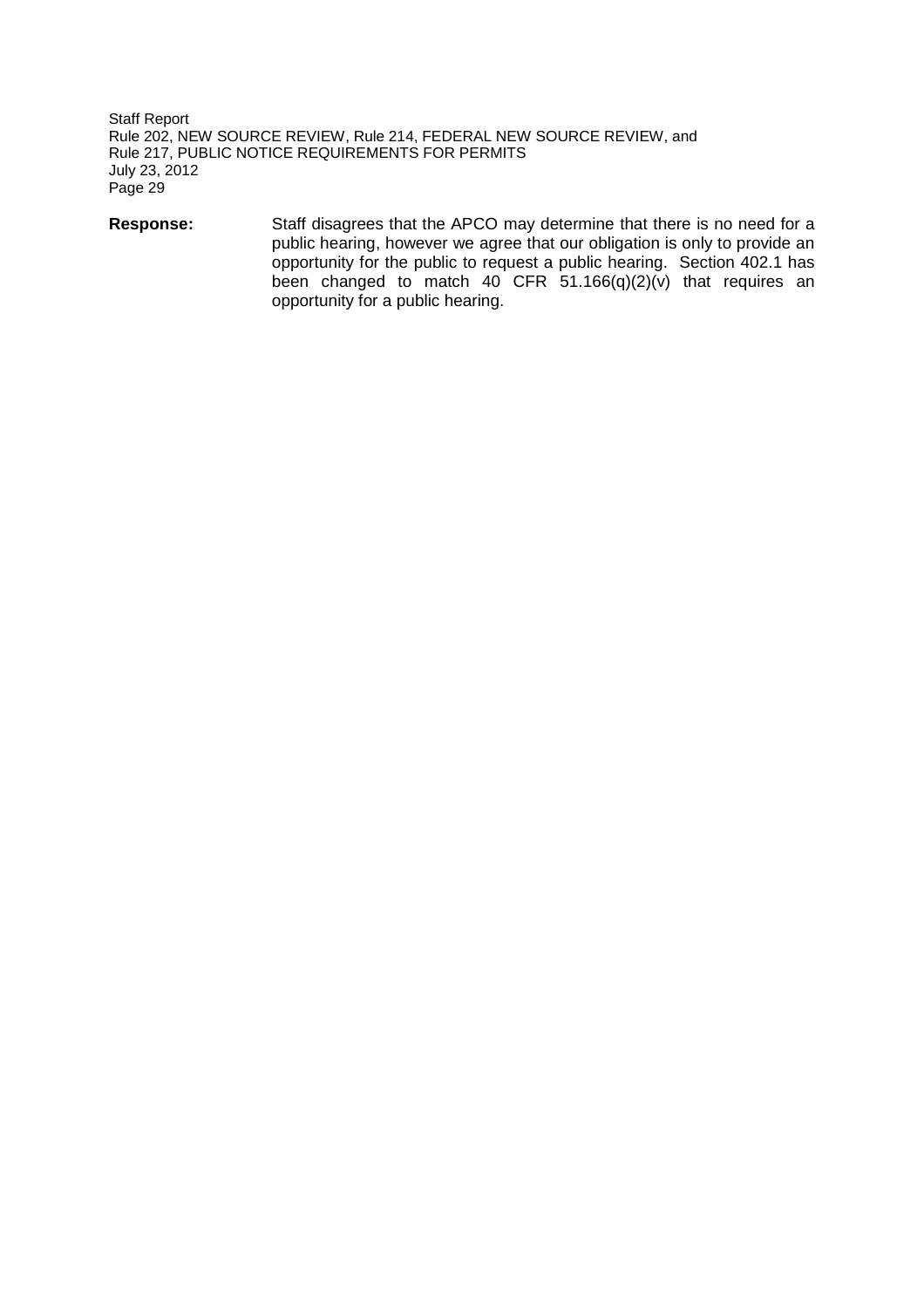## **Appendix C**

### **Public Noticing Threshold Analysis**

Staff performed additional analysis of the minor source public noticing thresholds to characterize what those thresholds represent in terms of the contribution of emissions from permitted sources to Sacramento's air quality problems. The sources that will not be subject to noticing account for less than 5% of the total District emissions inventory for all pollutants except for SOx.

The analysis (as seen in the following two charts and referenced Excel workbooks) shows the amount of emissions from sources subject to public noticing requirements account for approximately 40% of the VOC, 62% of the NOx, 43% of the SOx, 39% of the CO, 40% or the PM10, and 29% of the PM2.5 of the total District permitted emissions. Detailed emissions calculations can be found in two excel workbooks titled "Consolidated Active Permits with Emissions.xlsx" and "Backup Information for Permitted Emissions Calculations.xlsx".

|                |                                                                                                        | <b>ROG</b><br>(tpy) | <b>NOx</b><br>(tpy) | SO <sub>2</sub><br>(tpy) | CO<br>(tpy) | <b>PM10</b><br>(tpy) | PM <sub>2.5</sub><br>(tpy) |
|----------------|--------------------------------------------------------------------------------------------------------|---------------------|---------------------|--------------------------|-------------|----------------------|----------------------------|
| 1              | Public Noticing threshold 41                                                                           | 10                  | 10                  | 18.4                     | 99          | 14.6                 | 10                         |
| $\overline{2}$ | Major source threshold <sup>42</sup>                                                                   | 25                  | 25                  | 100                      | 100         | 100                  | 100                        |
| 3              | Notification threshold is _% of major<br>source threshold (Line1/Line 2)                               | 40%                 | 40%                 | 18%                      | 99%         | 15%                  | 10%                        |
| 4              | 2010 Total Actual Emissions from all<br>Permitted Sources <sup>43 &amp; 44</sup>                       | 1559                | 567                 | 68                       | 1018        | 344                  | 283                        |
| 5              | 2010 Actual Emissions from sources<br>w/ PTE at or above noticing<br>thresholds <sup>43 &amp; 44</sup> | 627                 | 351                 | 29                       | 395         | 133                  | 81                         |
| 6              | Total Emissions not subject to public<br>noticing (Line 4-Line 5)                                      | 932                 | 216                 | 39                       | 623         | 201                  | 202                        |
| $\overline{7}$ | 2010 Emissions Inventory <sup>45</sup>                                                                 | 21159               | 25414               | 237                      | 113936      | 16474                | 5072                       |
| 8              | % of emissions inventory from<br>permitted sources (Line4/Line7)                                       | 7.4%                | 2.2%                | 28.6%                    | 0.9%        | 2.0%                 | 5.6%                       |
| 9              | % of emissions from permitted<br>sources not subject to public<br>notification (Line 6/Line 7)         | 4.4%                | 0.9%                | 16.2%                    | 0.5%        | 1.2%                 | 4.0%                       |
| 10             | % of permitted emissions subject to<br>notice (Line 5/Line 4)                                          | 40%                 | 62%                 | 43%                      | 39%         | 40%                  | 29%                        |

The following chart summarizes the analysis.

<sup>&</sup>lt;sup>41</sup> Rule 217, Section 110 - shown in tons per year (tpy) here

 $42$  40 CFR 51.165(a)(1)(iv)(A)

<sup>&</sup>lt;sup>43</sup> SMAQMD. "Consolidated Active Permits with Emissions.xlsx", July 19, 2012.

<sup>44</sup> SMAQMD. "Backup Information for Permitted Emissions Calculations.xlsx", July 23, 2012.

<sup>45</sup> Annual average emissions for 2010, tons per day times 365 days/year, CEPAM: 2009 Almanac – Standard Emissions Tool. California Air Resources Board. April 13, 2009. Web. July 18, 2012. http://www.arb.ca.gov/app/emsinv/fcemssumcat2009.php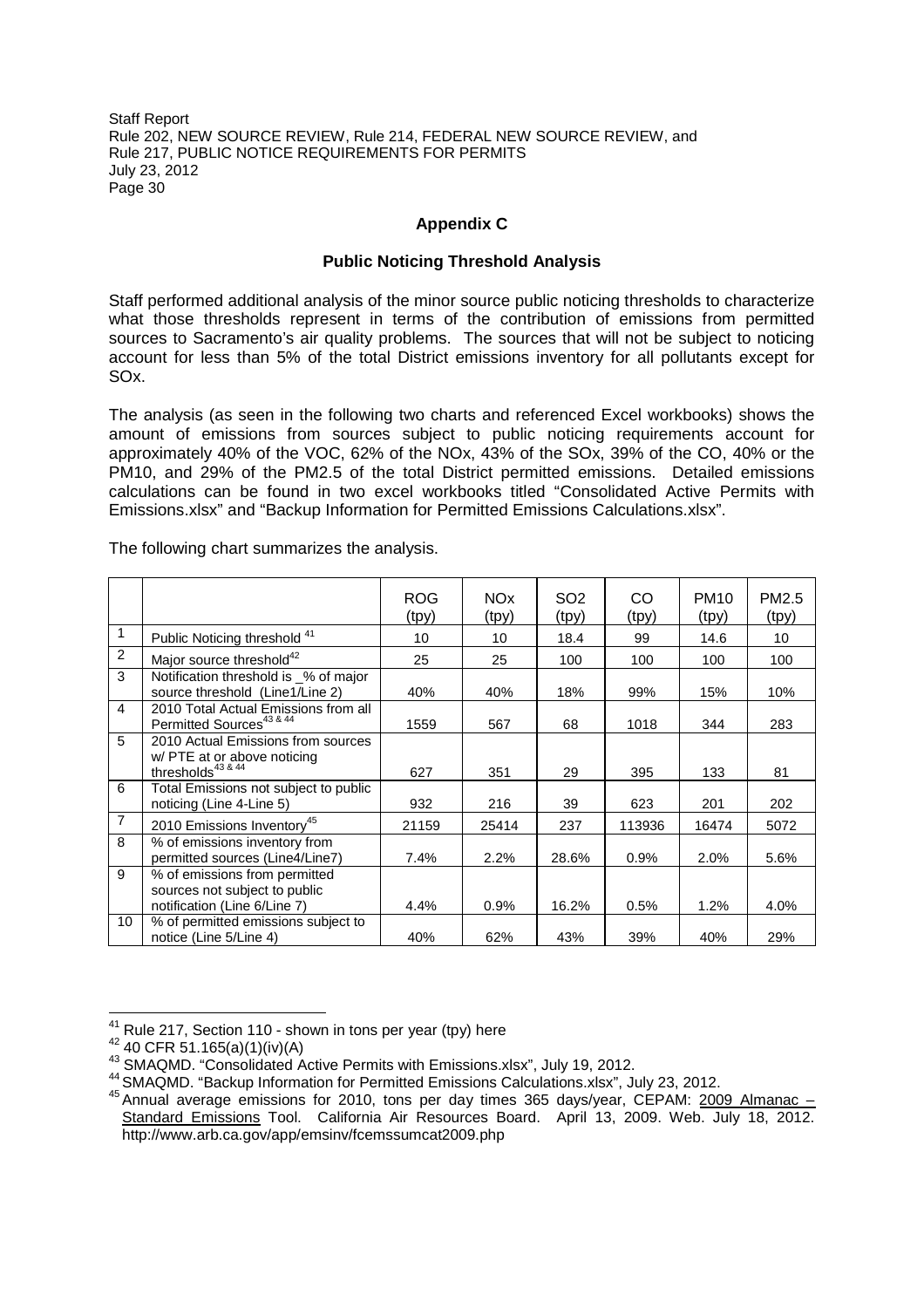The following chart shows the total emissions from permitted sources listed by source category.

| <b>Row Labels</b>                 | Sum of<br><b>ROG</b> | Sum of<br>co | Sum of<br><b>NOX</b> | Sum of<br><b>PM10</b> | Sum of<br><b>SO2</b> | Sum of<br><b>PM2.5</b> |
|-----------------------------------|----------------------|--------------|----------------------|-----------------------|----------------------|------------------------|
| <b>ABRASIVE BLASTING</b>          | 0.000                | 0.000        | 0.000                | 5.049                 | 0.000                | 2.115                  |
| ADHESIVES                         | 2.407                | 0.000        | 0.000                | 0.000                 | 0.000                | 0.000                  |
| <b>AGGREGATE OPERATION</b>        | 0.000                | 0.000        | 0.000                | 0.000                 | 0.000                | 0.000                  |
| <b>AGGREGATE OPERATIONS</b>       | 0.000                | 0.000        | 0.000                | 0.040                 | 0.000                | 0.007                  |
| <b>APC - BAGHOUSE</b>             | 0.000                | 0.000        | 0.000                | 13.470                | 0.000                | 6.334                  |
| <b>APC - CARBON ADSORPTION</b>    | 0.000                | 0.000        | 0.000                | 0.000                 | 0.000                | 0.000                  |
| <b>APC - CONDENSER</b>            | 0.000                | 0.000        | 0.000                | 0.000                 | 0.000                | 0.000                  |
| <b>APC - CYCLONE</b>              | 0.000                | 0.000        | 0.000                | 0.219                 | 0.000                | 0.164                  |
| APC - MISCELLANEOUS               | 0.008                | 0.126        | 4.615                | 0.751                 | 0.000                | 0.751                  |
| <b>APC - OXIDIZER</b>             | 0.787                | 12.551       | 17.563               | 1.082                 | 0.099                | 1.065                  |
| APC - SCR                         | 0.000                | 0.000        | 0.000                | 0.000                 | 0.000                | 0.000                  |
| <b>APC - SCRUBBER</b>             | 0.031                | 0.000        | 0.142                | 0.150                 | 0.000                | 0.150                  |
| APC - SOIL                        | 0.740                | 0.000        | 0.000                | 0.000                 | 0.000                | 0.000                  |
| <b>BAGHOUSE</b>                   | 0.000                | 0.000        | 0.000                | 22.668                | 0.000                | 21.127                 |
| <b>ASPHALT PLANT</b>              | 51.811               | 45.295       | 12.271               | 18.218                | 1.795                | 15.001                 |
| <b>BOILER</b>                     | 0.024                | 0.370        | 0.251                | 0.033                 | 0.003                | 0.033                  |
| <b>BOILER/HEATER</b>              | 10.210               | 144.117      | 84.698               | 14.685                | 1.394                | 14.685                 |
| <b>BOILER/HEATER &lt; 5 MMBTU</b> | 2.045                | 29.358       | 19.481               | 2.818                 | 0.224                | 2.818                  |
| <b>BOILER/HEATER = 5 MMBTU</b>    | 0.036                | 0.552        | 0.374                | 0.050                 | 0.004                | 0.050                  |
| <b>BOILER/HEATER &gt; 5 MMBTU</b> | 0.999                | 24.330       | 8.885                | 1.379                 | 0.108                | 1.379                  |
| <b>BOLER/HEATER</b>               | 0.016                | 0.249        | 0.169                | 0.023                 | 0.002                | 0.023                  |
| <b>BRICK TUNNEL KILN</b>          | 0.270                | 13.690       | 3.990                | 9.920                 | 8.900                | 9.920                  |
| <b>BULK TERMINAL</b>              | 8.644                | 0.000        | 0.000                | 0.000                 | 0.000                | 0.000                  |
| <b>CARBON ADSORPTION</b>          | 0.022                | 0.050        | 0.231                | 0.319                 | 0.001                | 0.319                  |
| <b>CARBON DRUMS</b>               | 0.000                | 0.000        | 0.000                | 0.000                 | 0.000                | 0.000                  |
| <b>CEMENT STORAGE</b>             | 0.000                | 0.000        | 0.000                | 0.076                 | 0.000                | 0.076                  |
| <b>CHEMICAL PROCESS</b>           | 11.917               | 0.000        | 0.000                | 0.000                 | 0.000                | 0.000                  |
| <b>CHROME PLATING</b>             | 0.000                | 0.000        | 0.000                | 0.000                 | 0.000                | 0.000                  |
| <b>CLAY HANDLING</b>              | 0.000                | 0.000        | 0.000                | 0.090                 | 0.000                | 0.090                  |
| <b>CLEANUP - SOIL</b>             | 26.640               | 0.000        | 0.000                | 0.000                 | 0.000                | 0.000                  |
| <b>CLEANUP - WATER</b>            | 2.960                | 0.000        | 0.000                | 0.000                 | 0.000                | 0.000                  |
| <b>COATING - ADHESIVES</b>        | 13.805               | 0.000        | 0.000                | 0.000                 | 0.000                | 0.000                  |
| <b>COATING - AEROSPACE</b>        | 11.505               | 0.000        | 0.000                | 0.000                 | 0.000                | 0.000                  |
| <b>COATING - AUTO BODY</b>        | 241.880              | 0.040        | 0.050                | 0.027                 | 0.000                | 0.014                  |
| <b>COATING - DEPAINT</b>          | 0.016                | 0.000        | 0.000                | 0.000                 | 0.000                | 0.000                  |
| <b>COATING - GENERAL</b>          | 26.530               | 0.000        | 0.000                | 0.593                 | 0.000                | 0.296                  |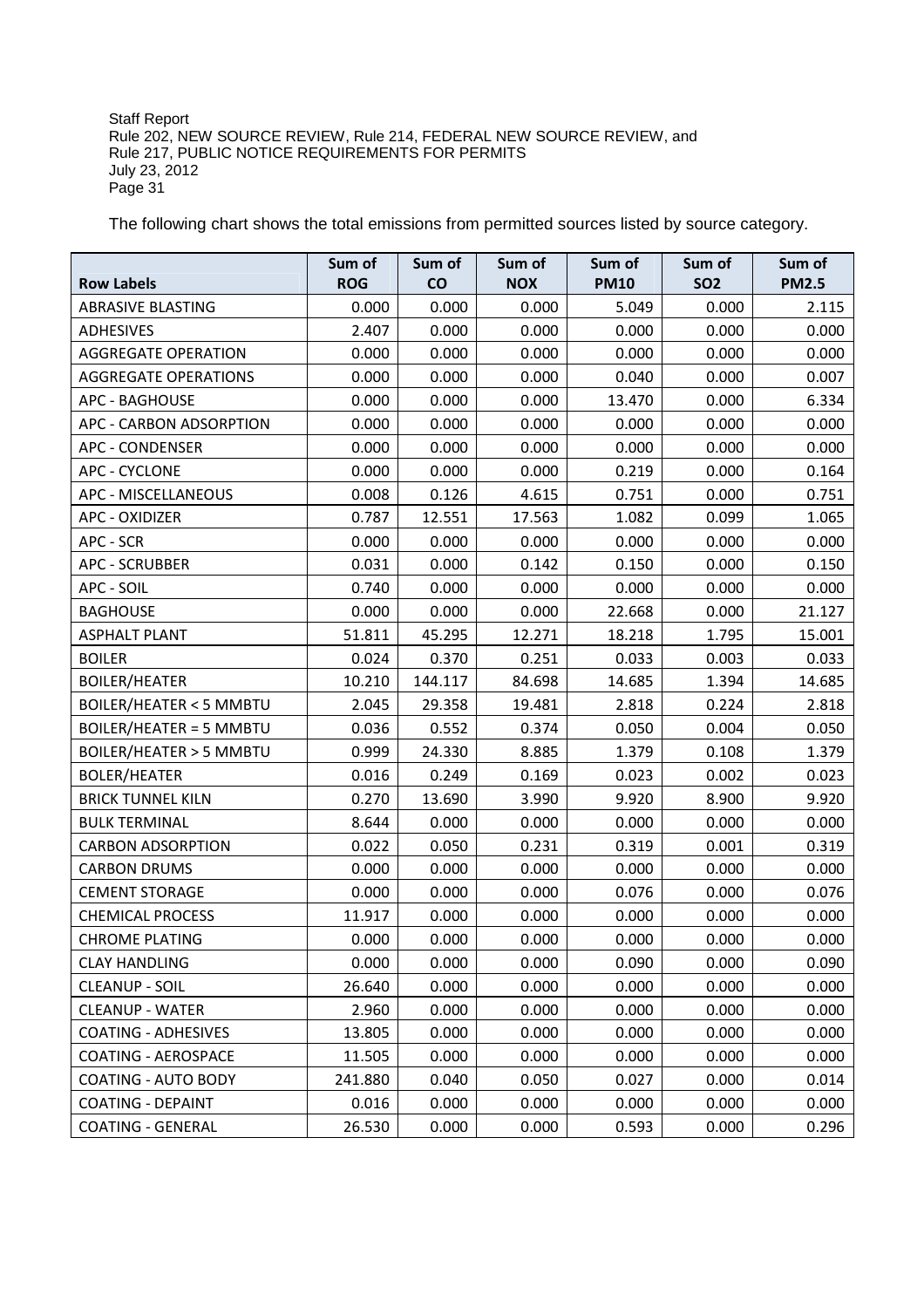|                                   | Sum of     | Sum of  | Sum of     | Sum of      | Sum of     | Sum of       |
|-----------------------------------|------------|---------|------------|-------------|------------|--------------|
| <b>Row Labels</b>                 | <b>ROG</b> | co      | <b>NOX</b> | <b>PM10</b> | <b>SO2</b> | <b>PM2.5</b> |
| <b>COATING - METAL</b>            | 63.556     | 0.081   | 0.096      | 0.317       | 0.000      | 0.162        |
| <b>COATING - SOLVENT PREP</b>     | 1.000      | 0.000   | 0.000      | 0.000       | 0.000      | 0.000        |
| COATING - WOOD                    | 74.250     | 0.000   | 0.000      | 0.000       | 0.000      | 0.000        |
| <b>COATING OPERATION</b>          | 5.400      | 0.000   | 0.000      | 0.644       | 0.000      | 0.322        |
| <b>COFFEE ROASTER</b>             | 0.211      | 3.008   | 3.049      | 0.371       | 0.018      | 0.371        |
| <b>CONCRETE BATCH PLANT</b>       | 0.000      | 0.000   | 0.000      | 0.420       | 0.000      | 0.280        |
| <b>CONCRETE PLANT</b>             | 0.000      | 0.000   | 0.000      | 16.964      | 0.000      | 11.309       |
| <b>CONDENSER</b>                  | 0.000      | 0.000   | 0.000      | 0.000       | 0.000      | 0.000        |
| <b>COOLING TOWER</b>              | 0.000      | 0.000   | 0.000      | 3.273       | 0.000      | 2.090        |
| <b>CRUMB RUBBER PLANT</b>         | 0.000      | 0.000   | 0.000      | 0.000       | 0.000      | 0.000        |
| <b>CYCLONE</b>                    | 0.000      | 0.000   | 0.000      | 0.000       | 0.000      | 0.000        |
| <b>DAIRY</b>                      | 28.050     | 0.000   | 0.000      | 0.000       | 0.000      | 0.000        |
| <b>DEGREASER</b>                  | 0.608      | 0.084   | 0.100      | 0.008       | 0.001      | 0.008        |
| DRY CLEANING UNIT                 | 8.680      | 0.000   | 0.000      | 0.000       | 0.000      | 0.000        |
| <b>DRYER</b>                      | 0.333      | 5.084   | 7.042      | 0.537       | 0.045      | 0.537        |
| DRYER (NON PROCESS HTR)           | 0.014      | 0.210   | 0.292      | 0.019       | 0.002      | 0.019        |
| <b>DUST COLLECTOR</b>             | 0.000      | 0.000   | 0.000      | 0.450       | 0.000      | 0.450        |
| <b>ELECTRIC TROMMEL SCREEN</b>    | 0.000      | 0.000   | 0.000      | 0.000       | 0.000      | 0.000        |
| <b>ETCHING PROCESS</b>            | 0.000      | 0.000   | 1.259      | 0.000       | 0.000      | 0.000        |
| <b>E-WASTE SHREDDING</b>          | 0.000      | 0.000   | 0.000      | 0.116       | 0.000      | 0.062        |
| <b>FIBERGLASS OPERATION</b>       | 12.220     | 0.000   | 0.000      | 0.000       | 0.000      | 0.000        |
| <b>FLARE</b>                      | 13.653     | 44.297  | 11.090     | 7.786       | 0.596      | 7.786        |
| Fuel Dispensing (all GDFs)        | 510.506    | 0.000   | 0.000      | 0.000       | 0.000      | 0.000        |
| <b>FURNACE/SMELTER</b>            | 0.113      | 0.267   | 0.397      | 1.016       | 0.002      | 0.961        |
| <b>GASEOUS MATERIAL -</b>         |            |         |            |             |            |              |
| <b>HANDLING</b>                   | 0.000      | 0.000   | 0.000      | 0.000       | 0.000      | 0.000        |
| <b>GASEOUS MATERIAL - STORAGE</b> | 5.000      | 0.000   | 0.000      | 0.000       | 0.000      | 0.000        |
| <b>IC ENGINE</b>                  | 0.019      | 0.070   | 0.197      | 0.008       | 0.000      | 0.007        |
| IC ENGINE COMPRESSION - AG        | 3.386      | 8.887   | 10.206     | 0.519       | 0.021      | 0.507        |
| IC ENGINE COMPRESSION-            |            |         |            |             |            |              |
| PRIME                             | 6.556      | 23.169  | 23.769     | 3.269       | 0.149      | 3.193        |
| IC ENGINE COMPRESSION-            |            |         |            |             |            |              |
| <b>STANDBY</b>                    | 18.185     | 46.955  | 81.463     | 3.254       | 2.167      | 3.177        |
| IC ENGINE SPARK - AG              | 0.003      | 0.045   | 0.032      | 0.002       | 0.005      | 0.002        |
| IC ENGINE SPARK - PRIME           | 34.244     | 442.979 | 73.736     | 17.132      | 35.726     | 17.132       |
| IC ENGINE SPARK - STANDBY         | 0.285      | 2.163   | 3.043      | 0.090       | 0.165      | 0.090        |
| <b>INCINERATOR</b>                | 0.110      | 0.497   | 2.313      | 3.193       | 0.009      | 3.193        |
| INCINERATOR/CREMATORY             | 0.198      | 0.895   | 4.163      | 5.748       | 0.334      | 5.748        |